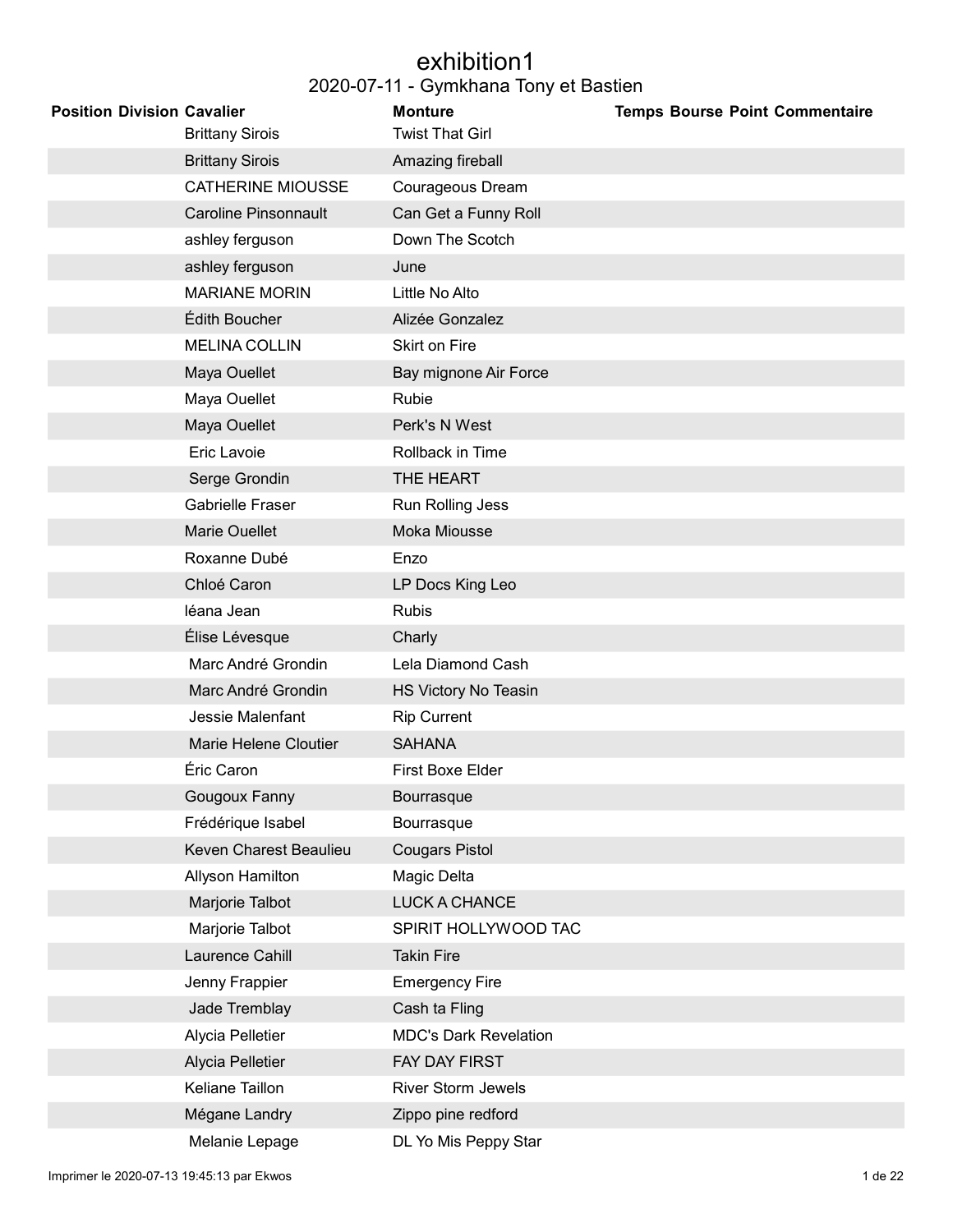#### exhibition1 2020-07-11 - Gymkhana Tony et Bastien

| <b>Position Division Cavalier</b> |                               | <b>Monture</b>         | <b>Temps Bourse Point Commentaire</b> |
|-----------------------------------|-------------------------------|------------------------|---------------------------------------|
|                                   | Manon D'Amours                | ALL AMERICAN PEACH     |                                       |
|                                   | Meggy Robichaud               | My Amazing Flame       |                                       |
|                                   | Casey Michaud                 | <b>Twister</b>         |                                       |
|                                   | <b>Francis Viel</b>           | <b>Lady Boulet</b>     |                                       |
|                                   | <b>Megann Desrosiers</b>      | Remember the music     |                                       |
|                                   | Laurie Groleau Malenfant      | FRENCH SPECIAL LADY    |                                       |
|                                   | Josée - Alyson Cyr            | <b>Hello Stoli</b>     |                                       |
|                                   | Julien Paquet                 | Good N Sweet Fire      |                                       |
|                                   | Alyson Bouchard               | <b>SHELBY</b>          |                                       |
|                                   | Alyson Bouchard               | <b>WHITE SOX</b>       |                                       |
|                                   | Anya Bouchard                 | <b>SIA</b>             |                                       |
|                                   | Melanie Thibault              | <b>AMAZING KICK</b>    |                                       |
|                                   | Melanie Thibault              | <b>Helis</b>           |                                       |
|                                   | Melanie Thibault              | MT Channing            |                                       |
|                                   | Elisabeth Asselin             | <b>SMOKE N RUNAWAY</b> |                                       |
|                                   | Léonie Dumont                 | Fire Otoe Bar          |                                       |
|                                   | <b>Charlie Guilbault</b>      | Mae                    |                                       |
|                                   | <b>Britany Savard Provost</b> | Eclipse Moonlight      |                                       |
|                                   | <b>Emily Marcouiller</b>      | Chubble Maker          |                                       |
|                                   | Amélya Pesant                 | Swiffer                |                                       |
|                                   | <b>Emilie Saucier</b>         | Polka Dot August       |                                       |
|                                   | <b>CATHERINE MIOUSSE</b>      | STOP AND DASH MAN      |                                       |
|                                   | Rosalie Hétu                  | Makika Fancy Remix     |                                       |
|                                   | Christian Hetu                | Marisa Jazz Fire       |                                       |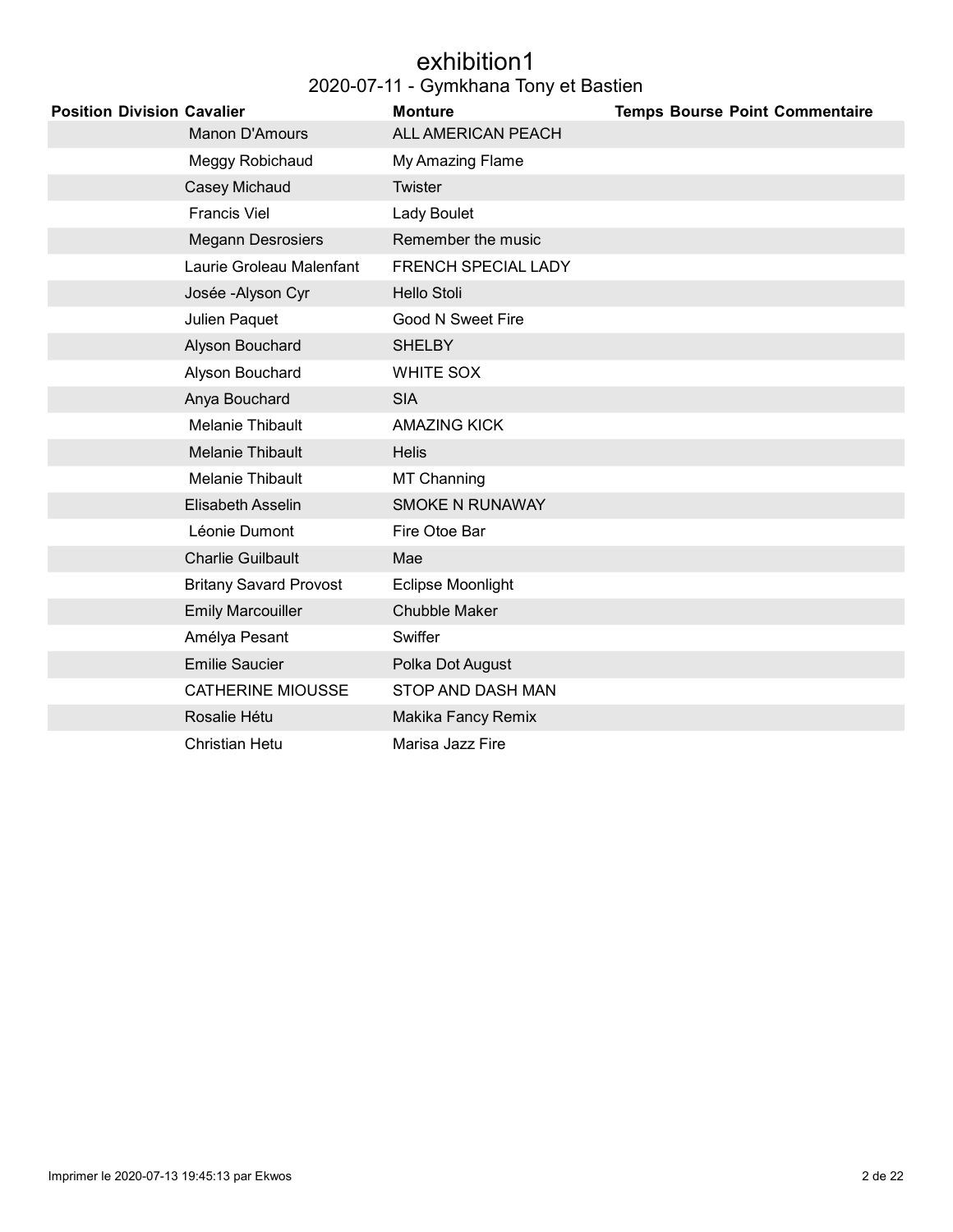### exhibition2

| <b>Position Division Cavalier</b> |                             | <b>Monture</b>               | <b>Temps Bourse Point Commentaire</b> |
|-----------------------------------|-----------------------------|------------------------------|---------------------------------------|
|                                   | <b>CATHERINE MIOUSSE</b>    | Courageous Dream             |                                       |
|                                   | <b>Caroline Pinsonnault</b> | Can Get a Funny Roll         |                                       |
|                                   | <b>MARIANE MORIN</b>        | Little No Alto               |                                       |
|                                   | Maya Ouellet                | Bay mignone Air Force        |                                       |
|                                   | Maya Ouellet                | Rubie                        |                                       |
|                                   | <b>Eric Lavoie</b>          | Rollback in Time             |                                       |
|                                   | Gabrielle Fraser            | Run Rolling Jess             |                                       |
|                                   | Roxanne Dubé                | Enzo                         |                                       |
|                                   | Élise Lévesque              | Charly                       |                                       |
|                                   | Marc André Grondin          | Lela Diamond Cash            |                                       |
|                                   | Jessie Malenfant            | <b>Rip Current</b>           |                                       |
|                                   | Allyson Hamilton            | Magic Delta                  |                                       |
|                                   | Marjorie Talbot             | SPIRIT HOLLYWOOD TAC         |                                       |
|                                   | Laurence Cahill             | <b>Takin Fire</b>            |                                       |
|                                   | Jenny Frappier              | <b>Emergency Fire</b>        |                                       |
|                                   | Jade Tremblay               | Cash ta Fling                |                                       |
|                                   | Alycia Pelletier            | <b>MDC's Dark Revelation</b> |                                       |
|                                   | Alycia Pelletier            | <b>FAY DAY FIRST</b>         |                                       |
|                                   | Melanie Lepage              | DL Yo Mis Peppy Star         |                                       |
|                                   | <b>Francis Viel</b>         | Lady Boulet                  |                                       |
|                                   | Josée - Alyson Cyr          | Hello Stoli                  |                                       |
|                                   | <b>Melanie Thibault</b>     | <b>Helis</b>                 |                                       |
|                                   | Melanie Thibault            | <b>MT Channing</b>           |                                       |
|                                   | Léonie Dumont               | Fire Otoe Bar                |                                       |
|                                   | <b>Charlie Guilbault</b>    | Mae                          |                                       |
|                                   | <b>Emily Marcouiller</b>    | <b>Chubble Maker</b>         |                                       |
|                                   | <b>CATHERINE MIOUSSE</b>    | STOP AND DASH MAN            |                                       |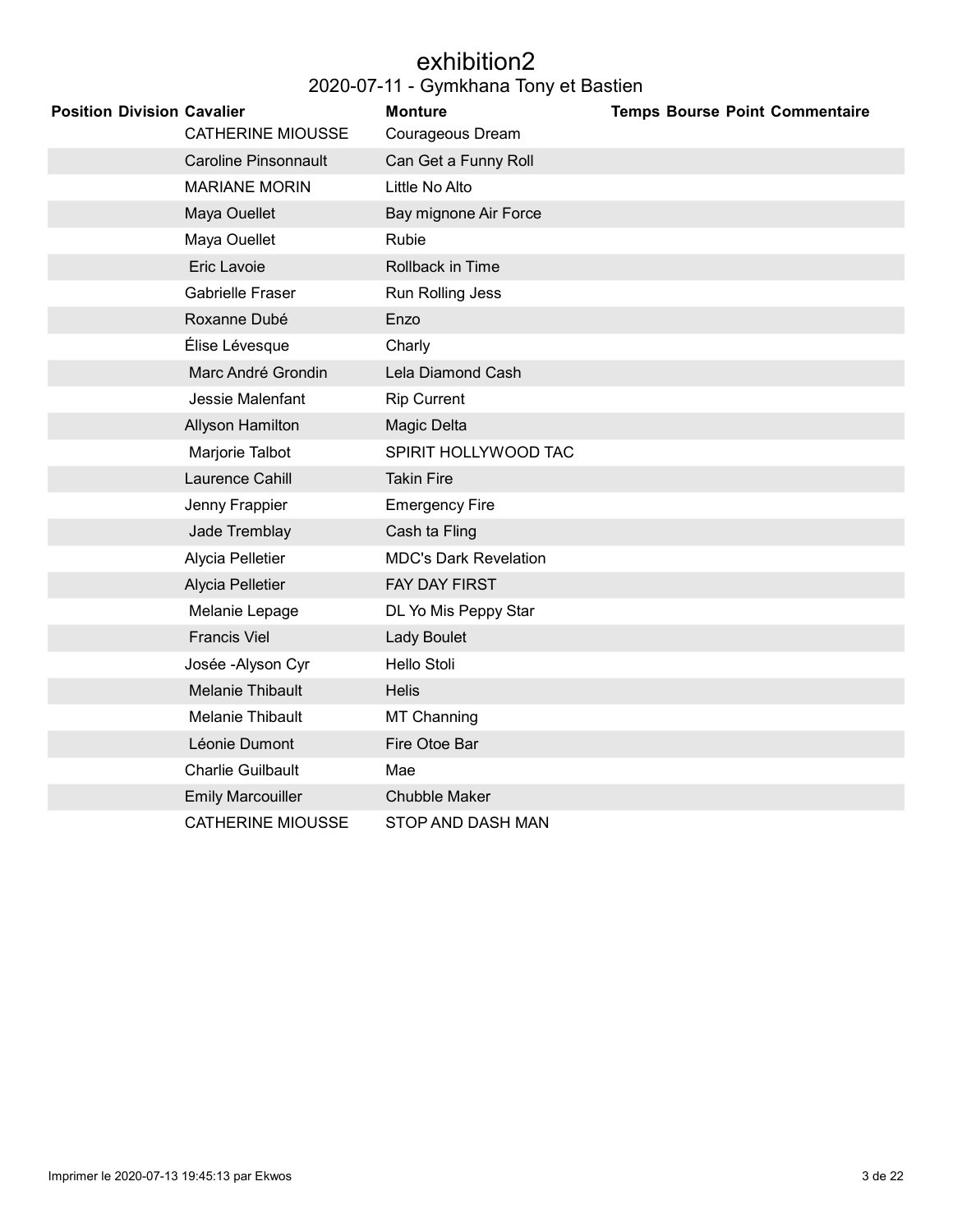#### Jackpot Barils 13 ans et moins 2020-07-11 - Gymkhana Tony et Bastien

|                | <b>Position Division Cavalier</b> | Chloé Caron         | <b>Monture</b><br>LP Docs King Leo | 17.776 67,00 \$ | <b>Temps Bourse Point Commentaire</b><br>0 |
|----------------|-----------------------------------|---------------------|------------------------------------|-----------------|--------------------------------------------|
| 2              | $\mathbf{1}$                      | Élise Lévesque      | Charly                             | 18.514 58,00 \$ | $\overline{0}$                             |
| 3              | 1                                 | Casey Michaud       | Twister                            | 18.658 48,00 \$ | $\mathbf 0$                                |
| 1              | $\overline{2}$                    | Frédérique Isabel   | <b>Bourrasque</b>                  | 19.84 43,00 \$  | $\mathbf 0$                                |
| $\overline{2}$ | $\overline{2}$                    | Alexanne Lefrançois | Whisky Joe                         | 20.15 24,00 \$  | $\overline{0}$                             |
| 3              | $\overline{2}$                    | Amélya Pesant       | Swiffer                            | 20.434 0,00 \$  | $\mathbf 0$                                |
| 4              | $\overline{2}$                    | Youri Malenfant     | <b>Smoothy Splash</b>              | 20.903 0,00 \$  | $\mathbf 0$                                |
| 5              | $\overline{2}$                    | Édith Boucher       | Alizée Gonzalez                    | 21.186 0,00\$   | $\mathbf 0$                                |
| 6              | $\overline{2}$                    | Marie Ouellet       | Moka Miousse                       | 21.371 0,00 \$  | $\overline{0}$                             |
| 7              | $\overline{2}$                    | Anya Bouchard       | <b>SHELBY</b>                      | 25.955 0,00 \$  | 0                                          |
| 8              | $\overline{2}$                    | Anya Bouchard       | <b>SIA</b>                         | 26.203 0,00 \$  | $\mathbf 0$                                |
| 9              | $\overline{2}$                    | Rosalie Hétu        | Makika Fancy Remix                 | $0,00$ \$       | $\mathbf 0$                                |
| 10             | $\overline{2}$                    | Meggy Robichaud     | My Amazing Flame                   | $0,00$ \$       | $\mathbf 0$                                |
| 11             | $\overline{2}$                    | Chloé Caron         | First Boxe Elder                   | $0,00$ \$       | $\mathbf 0$                                |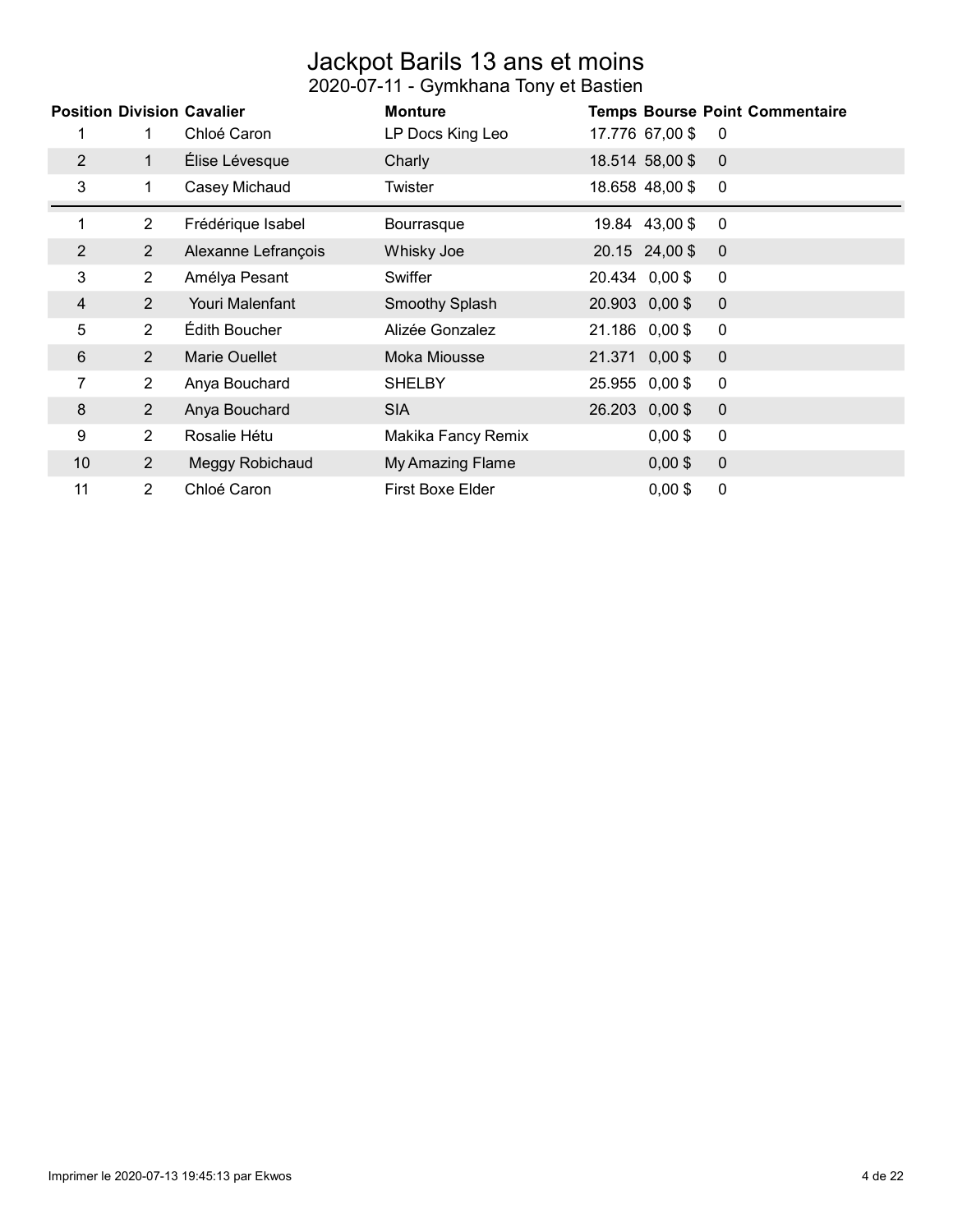### Jackpot Barils 14-18 ans

|                  |                | <b>Position Division Cavalier</b> | <b>Monture</b>               |        |                 | <b>Temps Bourse Point Commentaire</b> |
|------------------|----------------|-----------------------------------|------------------------------|--------|-----------------|---------------------------------------|
| 1                | 1              | <b>Bastien Landry</b>             | <b>IVORY COVERGIRL</b>       |        | 16.315 95,00 \$ | $\mathbf 0$                           |
| $\overline{2}$   | $\mathbf{1}$   | <b>Gabrielle Fraser</b>           | Run Rolling Jess             |        | 16.797 82,00 \$ | $\pmb{0}$                             |
| 3                | 1              | Maya Ouellet                      | Perk's N West                |        | 17.234 68,00 \$ | $\mathbf 0$                           |
| 4                | $\mathbf 1$    | <b>Taly Picard</b>                | Fast moons gold              |        | 17.298 0,00 \$  | $\pmb{0}$                             |
| $\mathbf{1}$     | $\overline{2}$ | Laurence Cahill                   | <b>Takin Fire</b>            |        | 17.645 61,00 \$ | $\mathbf 0$                           |
| 2                | $\overline{2}$ | Maya Ouellet                      | Bay mignone Air Force        |        | 17.672 34,00 \$ | $\pmb{0}$                             |
| 3                | $\overline{2}$ | Mégane Landry                     | Zippo pine redford           |        | 17.765 0,00 \$  | $\pmb{0}$                             |
| 4                | $\overline{2}$ | Alyson Bouchard                   | <b>WHITE SOX</b>             |        | 17.876 0,00 \$  | $\pmb{0}$                             |
| 5                | $\overline{2}$ | Alyson Bouchard                   | <b>SHELBY</b>                | 18.331 | $0,00$ \$       | $\pmb{0}$                             |
| 6                | $\overline{2}$ | Jade Tremblay                     | Cash ta Fling                | 19.69  | $0,00$ \$       | $\pmb{0}$                             |
| 7                | $\overline{2}$ | <b>Brittany Sirois</b>            | <b>Twist That Girl</b>       | 20.331 | $0,00$ \$       | $\pmb{0}$                             |
| 8                | $\overline{2}$ | Allyson Hamilton                  | Magic Delta                  |        | 20.625 0,00 \$  | $\pmb{0}$                             |
| $\boldsymbol{9}$ | $\overline{2}$ | Alyson Bouchard                   | <b>SIA</b>                   | 21.311 | $0,00$ \$       | $\pmb{0}$                             |
| 10               | $\overline{2}$ | Meagan Laferrière                 | Dash my Tyson Micky          |        | $0,00$ \$       | $\pmb{0}$                             |
| 11               | $\overline{2}$ | <b>Emily Marcouiller</b>          | <b>COUPE THE FLIC</b>        |        | $0,00$ \$       | $\pmb{0}$                             |
| 12               | $\overline{2}$ | <b>Britany Savard Provost</b>     | Eclipse Moonlight            |        | $0,00$ \$       | $\pmb{0}$                             |
| 13               | $\overline{2}$ | Josée - Alyson Cyr                | Hello Stoli                  |        | $0,00$ \$       | $\pmb{0}$                             |
| 14               | $\overline{2}$ | Alycia Pelletier                  | FAY DAY FIRST                |        | $0,00$ \$       | $\pmb{0}$                             |
| 15               | $\overline{2}$ | Alycia Pelletier                  | <b>MDC's Dark Revelation</b> |        | $0,00$ \$       | $\pmb{0}$                             |
| 16               | $\overline{2}$ | Jessie Malenfant                  | <b>Rip Current</b>           |        | $0,00$ \$       | $\pmb{0}$                             |
| 17               | $\overline{2}$ | <b>Justine Sirois</b>             | <b>Charly Belfegor</b>       |        | $0,00$ \$       | $\pmb{0}$                             |
| 18               | $\overline{2}$ | ashley ferguson                   | June                         |        | $0,00$ \$       | $\pmb{0}$                             |
| 19               | $\overline{2}$ | ashley ferguson                   | Down The Scotch              |        | $0,00$ \$       | $\pmb{0}$                             |
| 20               | 2              | <b>Brittany Sirois</b>            | Amazing fireball             |        | $0,00$ \$       | $\pmb{0}$                             |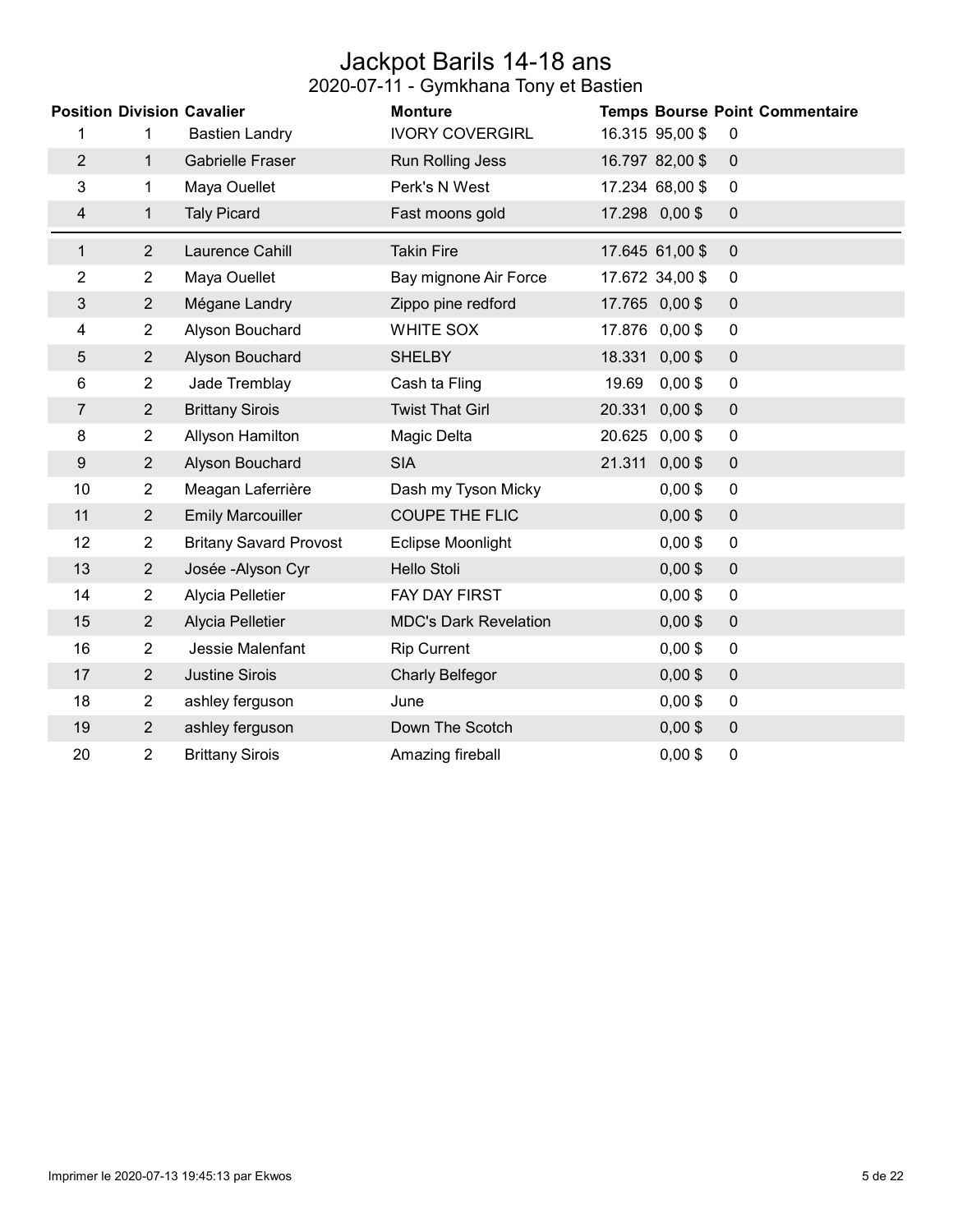### Jackpot Aller Retour Jeunes

|                |                | <b>Position Division Cavalier</b> | <b>Monture</b>          |        |                | <b>Temps Bourse Point Commentaire</b> |
|----------------|----------------|-----------------------------------|-------------------------|--------|----------------|---------------------------------------|
| 1              | 1              | Alycia Pelletier                  | FAY DAY FIRST           |        | 8.736 90,00 \$ | 0                                     |
| $\overline{2}$ | 1              | Maya Ouellet                      | Perk's N West           | 8.794  | 77,00\$        | $\mathbf 0$                           |
| 3              | 1              | Mégane Landry                     | Zippo pine redford      | 8.959  | 64,00 \$       | $\mathbf 0$                           |
| $\overline{4}$ | 1              | Chloé Caron                       | <b>First Boxe Elder</b> | 9.04   | $0,00$ \$      | $\pmb{0}$                             |
| 5              | 1              | <b>Taly Picard</b>                | Fast moons gold         | 9.082  | $0,00$ \$      | $\mathbf 0$                           |
| 1              | $\overline{2}$ | Maya Ouellet                      | Bay mignone Air Force   | 9.351  | 58,00\$        | $\pmb{0}$                             |
| $\overline{2}$ | $\overline{2}$ | Alyson Bouchard                   | <b>SHELBY</b>           | 9.531  | 32,00 \$       | $\pmb{0}$                             |
| 3              | $\overline{2}$ | <b>Brittany Sirois</b>            | <b>Twist That Girl</b>  | 9.83   | $0,00$ \$      | $\mathbf 0$                           |
| 4              | $\overline{2}$ | Amélya Pesant                     | Swiffer                 | 10.131 | $0,00$ \$      | $\mathbf 0$                           |
| 5              | $\overline{2}$ | Jessie Malenfant                  | <b>Rip Current</b>      | 10.207 | $0,00$ \$      | 0                                     |
| $\,6$          | $\overline{2}$ | <b>Brittany Sirois</b>            | Amazing fireball        | 10.34  | $0,00$ \$      | $\pmb{0}$                             |
| 7              | $\overline{2}$ | Chloé Caron                       | LP Docs King Leo        |        | 10.412 0,00 \$ | 0                                     |
| 8              | $\overline{2}$ | Youri Malenfant                   | Smoothy Splash          |        | 10.693 0,00 \$ | $\pmb{0}$                             |
| 9              | $\overline{2}$ | Marie Ouellet                     | Moka Miousse            |        | 10.826 0,00 \$ | 0                                     |
| 10             | $\overline{2}$ | Anya Bouchard                     | <b>SIA</b>              | 11.64  | $0,00$ \$      | $\pmb{0}$                             |
| 11             | $\overline{2}$ | <b>Britany Savard Provost</b>     | Eclipse Moonlight       | 12.669 | $0,00$ \$      | 0                                     |
| 12             | $\overline{2}$ | Meagan Laferrière                 | Dash my Tyson Micky     |        | $0,00$ \$      | $\pmb{0}$                             |
| 13             | $\overline{2}$ | Rosalie Hétu                      | Makika Fancy Remix      |        | $0,00$ \$      | 0                                     |
| 14             | $\overline{2}$ | Alexanne Lefrançois               | Whisky Joe              |        | $0,00$ \$      | $\mathbf 0$                           |
| 15             | $\overline{2}$ | <b>Justine Sirois</b>             | Charly Belfegor         |        | $0,00$ \$      | 0                                     |
| 16             | $\overline{2}$ | ashley ferguson                   | June                    |        | $0,00$ \$      | $\pmb{0}$                             |
| 17             | 2              | ashley ferguson                   | Down The Scotch         |        | $0,00$ \$      | 0                                     |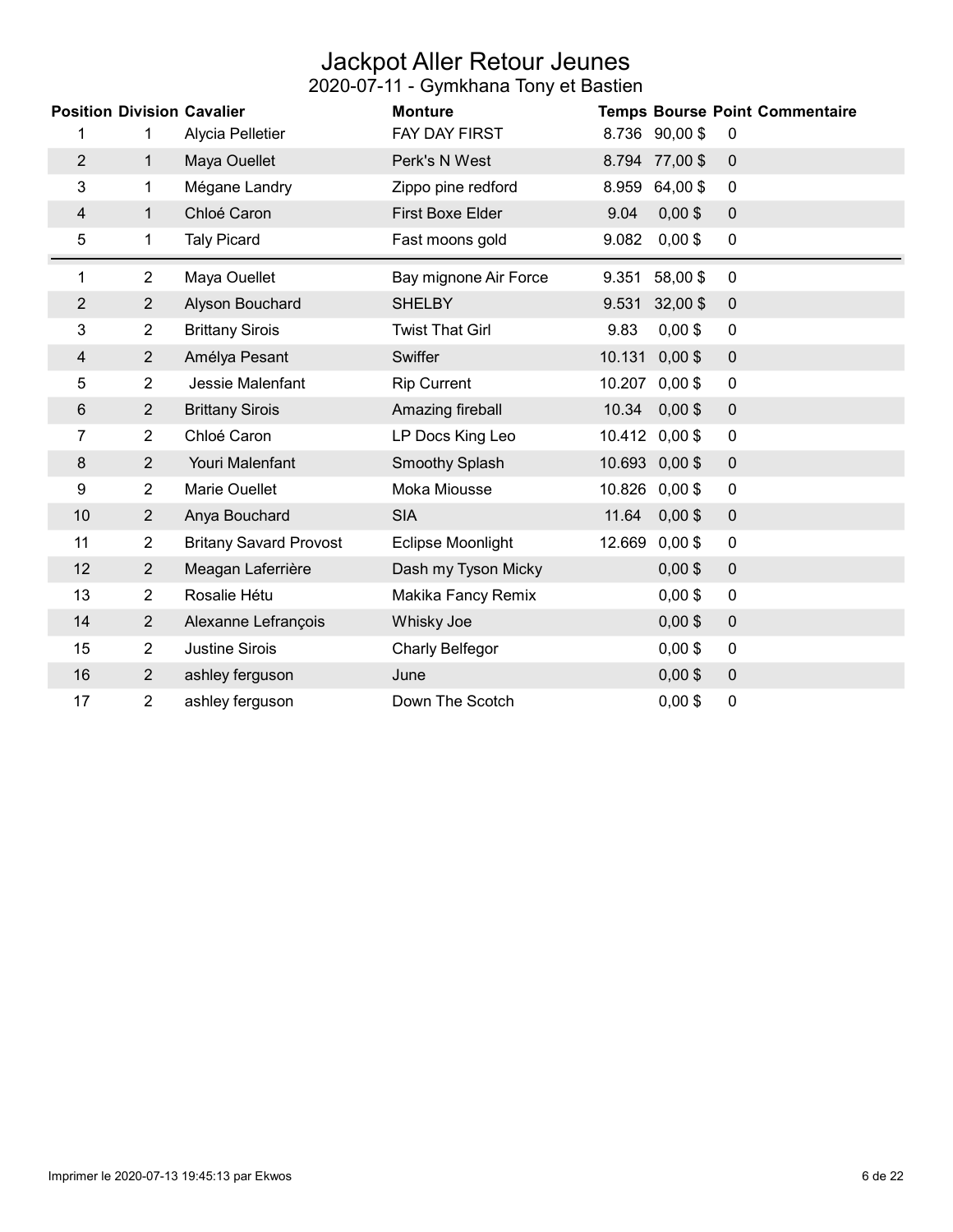### Jackpot Slalom Jeunes

|                |                | <b>Position Division Cavalier</b> | <b>Monture</b>     |        |                  | <b>Temps Bourse Point Commentaire</b> |
|----------------|----------------|-----------------------------------|--------------------|--------|------------------|---------------------------------------|
|                |                | <b>Taly Picard</b>                | Fast moons gold    |        | 24.731 180,00 \$ | $\mathbf 0$                           |
| $\mathbf{1}$   | $\overline{2}$ | Amélya Pesant                     | Swiffer            |        | 25.872 45,00 \$  | 0                                     |
| $\overline{2}$ | $\overline{2}$ | Édith Boucher                     | Alizée Gonzalez    |        | 25.976 25,00 \$  | $\mathbf 0$                           |
| 3              | $\overline{2}$ | Chloé Caron                       | LP Docs King Leo   | 27.77  | $0,00$ \$        | $\boldsymbol{0}$                      |
| 4              | $\overline{2}$ | Alyson Bouchard                   | <b>SHELBY</b>      | 28.367 | $0,00$ \$        | $\mathbf 0$                           |
| 5              | $\overline{2}$ | <b>Justine Sirois</b>             | Charly Belfegor    | 28.724 | $0,00$ \$        | $\mathbf 0$                           |
| 6              | $\overline{2}$ | Youri Malenfant                   | Smoothy Splash     | 29.439 | $0,00$ \$        | $\mathbf 0$                           |
| 7              | $\overline{2}$ | Alyson Bouchard                   | <b>WHITE SOX</b>   | 31.625 | $0,00$ \$        | $\mathbf 0$                           |
| 8              | $\overline{2}$ | Anya Bouchard                     | <b>SIA</b>         | 34.53  | $0,00$ \$        | $\mathbf 0$                           |
| 9              | $\overline{2}$ | Jessie Malenfant                  | <b>Rip Current</b> | 35.812 | $0,00$ \$        | $\boldsymbol{0}$                      |
| 10             | $\overline{2}$ | <b>Britany Savard Provost</b>     | Eclipse Moonlight  | 36.244 | $0,00$ \$        | $\mathbf 0$                           |
| 11             | $\overline{2}$ | Rosalie Hétu                      | Makika Fancy Remix |        | $0,00$ \$        | $\mathbf 0$                           |
| 12             | 2              | <b>Marie Ouellet</b>              | Moka Miousse       |        | $0,00$ \$        | $\mathbf 0$                           |
| 13             | $\overline{2}$ | ashley ferguson                   | June               |        | $0,00$ \$        | $\mathbf 0$                           |
| 14             | $\overline{2}$ | ashley ferguson                   | Down The Scotch    |        | $0,00$ \$        | $\mathbf 0$                           |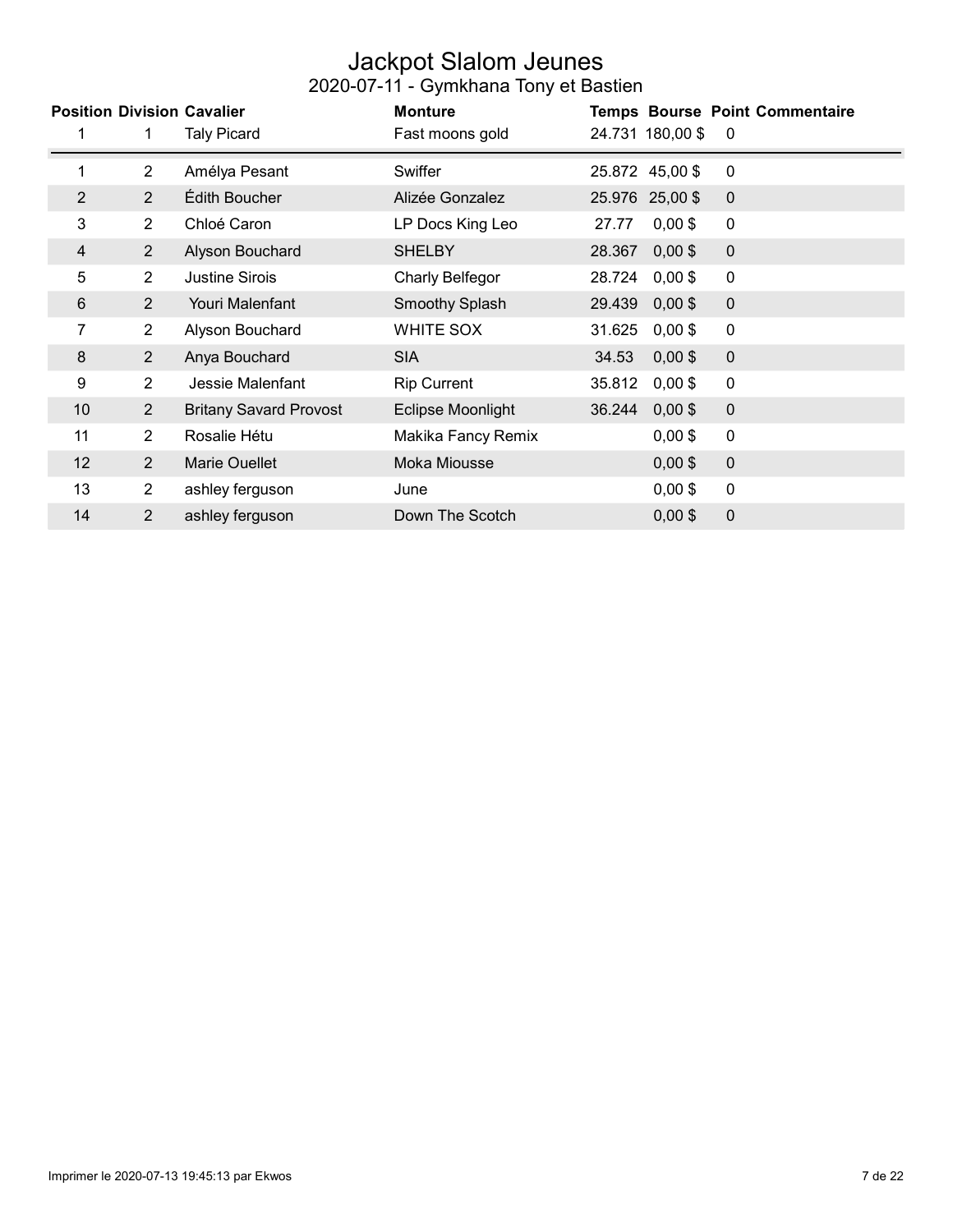### Jackpot Slalom Adulte

|                |                | <b>Position Division Cavalier</b> | <b>Monture</b>            |                  | <b>Temps Bourse Point Commentaire</b> |
|----------------|----------------|-----------------------------------|---------------------------|------------------|---------------------------------------|
|                |                | Tony Landry                       | <b>EASY TYSON LADY</b>    | 22.172 85,00 \$  | 0                                     |
| $\overline{2}$ |                | <b>Bastien Landry</b>             | <b>MISS FORMAL DASH</b>   | 22.404 73,00 \$  | $\overline{0}$                        |
| 1              | $\overline{2}$ | Serge Grondin                     | THE HEART                 | 23.742 40,00 \$  | $\overline{0}$                        |
| $\overline{2}$ | $\overline{2}$ | Marc André Grondin                | HS Victory No Teasin      | 24.644 22,00 \$  | 0                                     |
| 3              | $\overline{2}$ | Marjorie Talbot                   | LUCK A CHANCE             | 26.613 0,00 \$   | $\mathbf{0}$                          |
| 4              | $\overline{2}$ | <b>SYLVAIN PAQUET</b>             | Quedow Play Girl          | 29.559 0,00 \$   | 0                                     |
| 5              | $\overline{2}$ | Marjorie Talbot                   | SPIRIT HOLLYWOOD TAC      | $31.515$ 0,00 \$ | $\mathbf 0$                           |
| 6              | $\overline{2}$ | Christian Hetu                    | Marisa Jazz Fire          | 34.607 0,00 \$   | 0                                     |
| 7              | 2              | <b>Francis Viel</b>               | Lady Boulet               | $0,00$ \$        | $\mathbf{0}$                          |
| 8              | $\overline{2}$ | Keliane Taillon                   | <b>River Storm Jewels</b> | $0,00$ \$        | 0                                     |
| 9              | $\overline{2}$ | Marie Helene Cloutier             | <b>SAHANA</b>             | $0,00$ \$        | $\mathbf 0$                           |
| 10             | $\overline{2}$ | Alexandra Soucy                   | <b>Glorie For Yankee</b>  | $0,00$ \$        | 0                                     |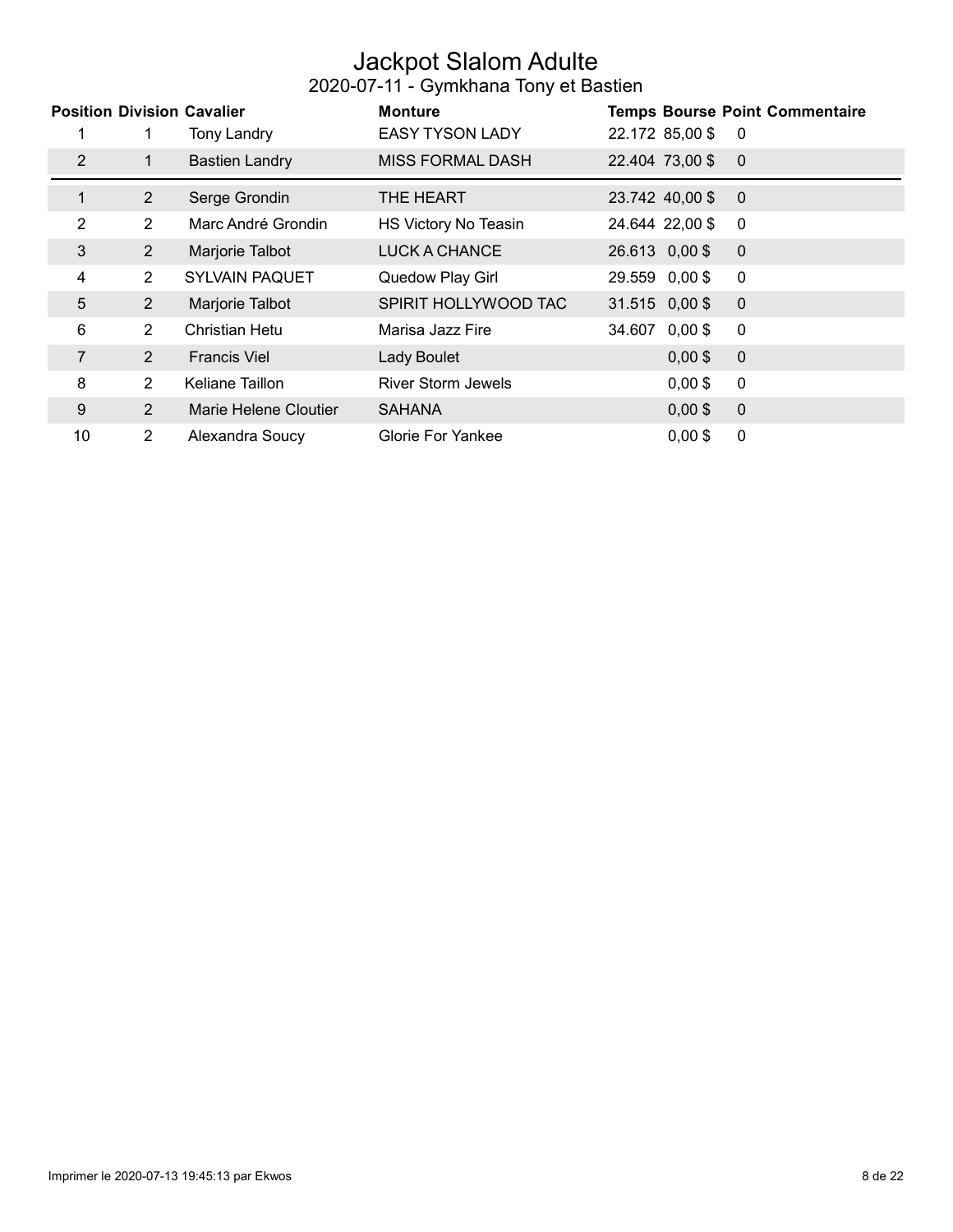#### Barils Futurité 2020-07-11 - Gymkhana Tony et Bastien

| <b>Position Division Cavalier</b> |                          | <b>Monture</b>       |                |                   | <b>Temps Bourse Point Commentaire</b> |
|-----------------------------------|--------------------------|----------------------|----------------|-------------------|---------------------------------------|
|                                   | Léonie Dumont            | Fire Otoe Bar        |                | 17.687 50,00 \$   | - 5                                   |
| 2                                 | Eric Lavoie              | Rollback in Time     |                | 18.955 39,00 \$ 4 |                                       |
| 3                                 | <b>Charlie Guilbault</b> | Mae                  |                | 20.179 22,00 \$   | - 3                                   |
| 4                                 | Melanie Lepage           | DL Yo Mis Peppy Star | 27.751 0,00 \$ |                   | $\overline{2}$                        |
| 5                                 | <b>Emilie Saucier</b>    | Polka Dot August     |                | $0.00$ \$         | 0                                     |
| 6                                 | Marc André Grondin       | Lela Diamond Cash    |                | $0.00$ \$         | 0                                     |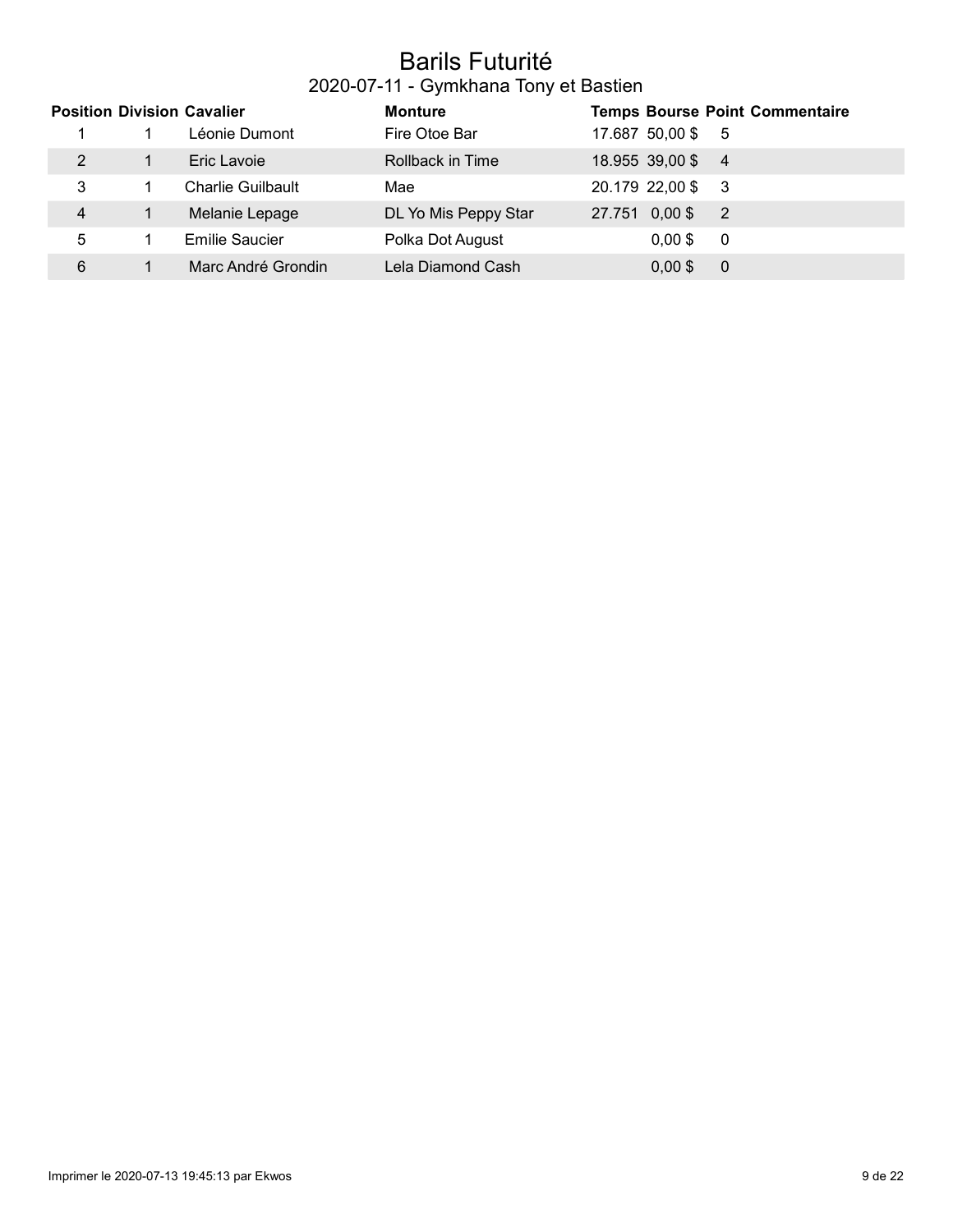### Jackpot Barils Adultes

|                  |                | <b>Position Division Cavalier</b> | <b>Monture</b>            |        |                  | Temps Bourse Point Commentaire |
|------------------|----------------|-----------------------------------|---------------------------|--------|------------------|--------------------------------|
| 1                | 1              | <b>Tony Landry</b>                | <b>IVORY COVERGIRL</b>    |        | 16.345 112,00 \$ | $\mathbf 0$                    |
| $\overline{2}$   | $\mathbf{1}$   | Melanie Thibault                  | <b>AMAZING KICK</b>       |        | 16.385 96,00 \$  | $\mathbf 0$                    |
| 3                | 1.             | <b>CATHERINE MIOUSSE</b>          | STOP AND DASH MAN         |        | 16.454 80,00 \$  | $\mathbf 0$                    |
| 4                | 1.             | Keven Charest Beaulieu            | <b>Cougars Pistol</b>     |        | 16.542 0,00 \$   | $\mathbf 0$                    |
| 5                | 1              | Marc André Grondin                | HS Victory No Teasin      | 16.858 | $0,00$ \$        | $\mathbf 0$                    |
| 6                | 1              | Serge Grondin                     | THE HEART                 | 17.069 | $0,00$ \$        | $\pmb{0}$                      |
| $\mathbf{1}$     | 2              | Melanie Thibault                  | <b>MT Channing</b>        |        | 17.355 72,00 \$  | $\mathbf 0$                    |
| $\overline{2}$   | $\overline{2}$ | <b>Megann Desrosiers</b>          | Remember the music        |        | 17.725 40,00 \$  | $\mathbf 0$                    |
| 3                | $\overline{2}$ | Jenny Frappier                    | <b>Emergency Fire</b>     |        | 17.845 0,00 \$   | $\mathbf 0$                    |
| 4                | $\overline{2}$ | Elisabeth Asselin                 | <b>SMOKE N RUNAWAY</b>    | 18.15  | $0,00$ \$        | $\mathbf 0$                    |
| 5                | $\overline{2}$ | Laurie Groleau Malenfant          | FRENCH SPECIAL LADY       | 18.306 | $0,00$ \$        | $\mathbf 0$                    |
| 6                | $\overline{2}$ | <b>MARIANE MORIN</b>              | Little No Alto            | 18.347 | $0,00$ \$        | $\pmb{0}$                      |
| $\overline{7}$   | $\overline{2}$ | Julien Paquet                     | <b>Good N Sweet Fire</b>  | 18.662 | $0,00$ \$        | $\pmb{0}$                      |
| 8                | $\overline{2}$ | Keliane Taillon                   | <b>River Storm Jewels</b> | 18.772 | $0,00$ \$        | $\pmb{0}$                      |
| $\boldsymbol{9}$ | $\overline{2}$ | <b>SYLVAIN PAQUET</b>             | <b>Quedow Play Girl</b>   | 19.545 | $0,00$ \$        | $\pmb{0}$                      |
| 10               | $\overline{2}$ | Marjorie Talbot                   | SPIRIT HOLLYWOOD TAC      | 19.83  | $0,00$ \$        | $\mathbf 0$                    |
| 11               | $\overline{2}$ | Marjorie Talbot                   | <b>LUCK A CHANCE</b>      | 19.995 | $0,00$ \$        | $\pmb{0}$                      |
| 12               | $\overline{2}$ | <b>MELINA COLLIN</b>              | Skirt on Fire             | 25.607 | $0,00$ \$        | $\pmb{0}$                      |
| 13               | $\overline{2}$ | <b>Christian Hetu</b>             | Marisa Jazz Fire          |        | $0,00$ \$        | $\pmb{0}$                      |
| 14               | $\overline{2}$ | Léonie Dumont                     | <b>HS Sexy Bully</b>      |        | $0,00$ \$        | $\pmb{0}$                      |
| 15               | $\overline{2}$ | <b>Bastien Landry</b>             | <b>MISS FORMAL DASH</b>   |        | $0,00$ \$        | $\pmb{0}$                      |
| 16               | $\overline{2}$ | <b>Tony Landry</b>                | <b>EASY TYSON LADY</b>    |        | $0,00$ \$        | $\mathbf 0$                    |
| 17               | $\overline{2}$ | <b>Francis Viel</b>               | Lady Boulet               |        | $0,00$ \$        | $\mathbf 0$                    |
| 18               | $\overline{2}$ | Manon D'Amours                    | ALL AMERICAN PEACH        |        | $0,00$ \$        | $\boldsymbol{0}$               |
| 19               | $\overline{2}$ | Éric Caron                        | <b>First Boxe Elder</b>   |        | $0,00$ \$        | $\pmb{0}$                      |
| 20               | $\overline{2}$ | <b>Caroline Pinsonnault</b>       | Can Get a Funny Roll      |        | $0,00$ \$        | $\mathbf 0$                    |
| 21               | $\overline{2}$ | Laura Noel                        | Dry doc Racer             |        | $0,00$ \$        | $\pmb{0}$                      |
| 22               | $\overline{2}$ | Alexandra Soucy                   | <b>Glorie For Yankee</b>  |        | $0,00$ \$        | $\mathbf 0$                    |
| 23               | $\overline{2}$ | <b>MATHIEU SAVOIE</b>             | Dashin'N Screamin         |        | $0,00$ \$        | $\mathbf 0$                    |
| 24               | $\overline{2}$ | <b>CATHERINE MIOUSSE</b>          | Courageous Dream          |        | $0,00$ \$        | 0                              |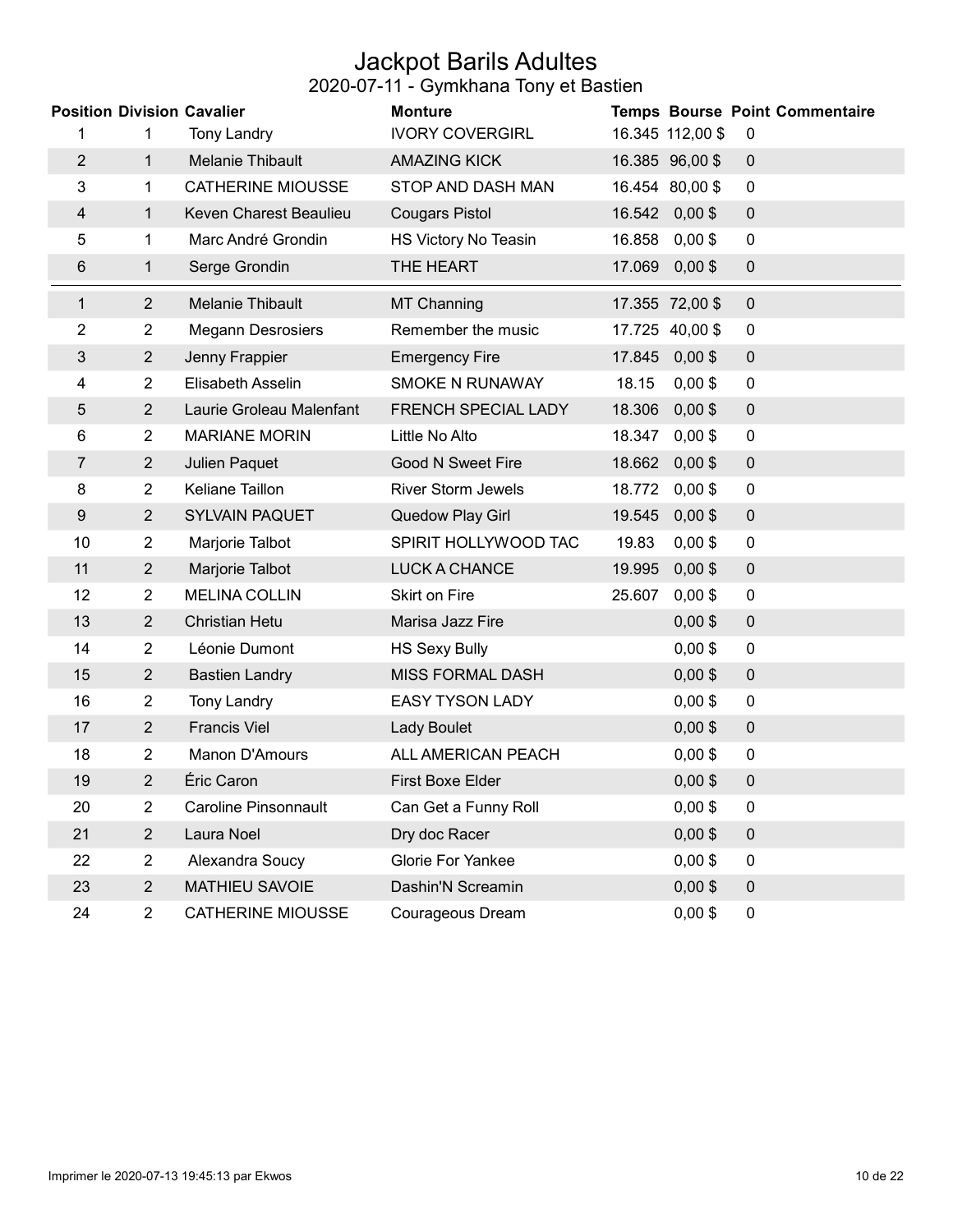### Jackpot Aller Retour Adultes

|                |                | <b>Position Division Cavalier</b> | <b>Monture</b>            |        |                 | <b>Temps Bourse Point Commentaire</b> |  |
|----------------|----------------|-----------------------------------|---------------------------|--------|-----------------|---------------------------------------|--|
| 1              |                | <b>Bastien Landry</b>             | <b>MISS FORMAL DASH</b>   |        | 8.215 101,00 \$ | 0                                     |  |
| $\overline{2}$ | 1              | Laurie Groleau Malenfant          | FRENCH SPECIAL LADY       | 8.706  | 86,00\$         | $\mathbf 0$                           |  |
| $\mathbf{1}$   | $\overline{2}$ | Serge Grondin                     | THE HEART                 | 8.748  | 47,00 \$        | $\mathbf 0$                           |  |
| $\overline{2}$ | $\overline{2}$ | <b>Megann Desrosiers</b>          | Remember the music        | 8.865  | 26,00\$         | 0                                     |  |
| 3              | $\overline{2}$ | Julien Paquet                     | <b>Good N Sweet Fire</b>  | 8.878  | $0,00$ \$       | $\pmb{0}$                             |  |
| 4              | $\overline{2}$ | Alexandra Soucy                   | <b>Glorie For Yankee</b>  | 9.06   | $0,00$ \$       | $\mathbf 0$                           |  |
| 5              | $\overline{2}$ | <b>MATHIEU SAVOIE</b>             | Dashin'N Screamin         | 9.24   | $0,00$ \$       | $\mathbf 0$                           |  |
| 6              | $\overline{2}$ | Marc André Grondin                | HS Victory No Teasin      | 9.34   | $0,00$ \$       | $\mathbf 0$                           |  |
| 7              | $\overline{2}$ | Keliane Taillon                   | <b>River Storm Jewels</b> | 9.505  | $0,00$ \$       | $\mathbf 0$                           |  |
| 8              | $\overline{2}$ | <b>SYLVAIN PAQUET</b>             | Quedow Play Girl          | 10.041 | $0,00$ \$       | $\mathbf 0$                           |  |
| 9              | $\overline{2}$ | Marjorie Talbot                   | LUCK A CHANCE             | 10.371 | $0,00$ \$       | $\pmb{0}$                             |  |
| 10             | $\overline{2}$ | Caroline Pinsonnault              | Can Get a Funny Roll      | 14.799 | $0,00$ \$       | 0                                     |  |
| 11             | $\overline{2}$ | <b>Emilie Saucier</b>             | Polka Dot August          |        | $0,00$ \$       | $\mathbf 0$                           |  |
| 12             | $\overline{2}$ | <b>Francis Viel</b>               | Lady Boulet               |        | $0,00$ \$       | $\mathbf 0$                           |  |
| 13             | $\overline{2}$ | Marjorie Talbot                   | SPIRIT HOLLYWOOD TAC      |        | $0,00$ \$       | $\mathbf 0$                           |  |
| 14             | $\overline{2}$ | Marie Helene Cloutier             | <b>SAHANA</b>             |        | $0,00$ \$       | $\mathbf 0$                           |  |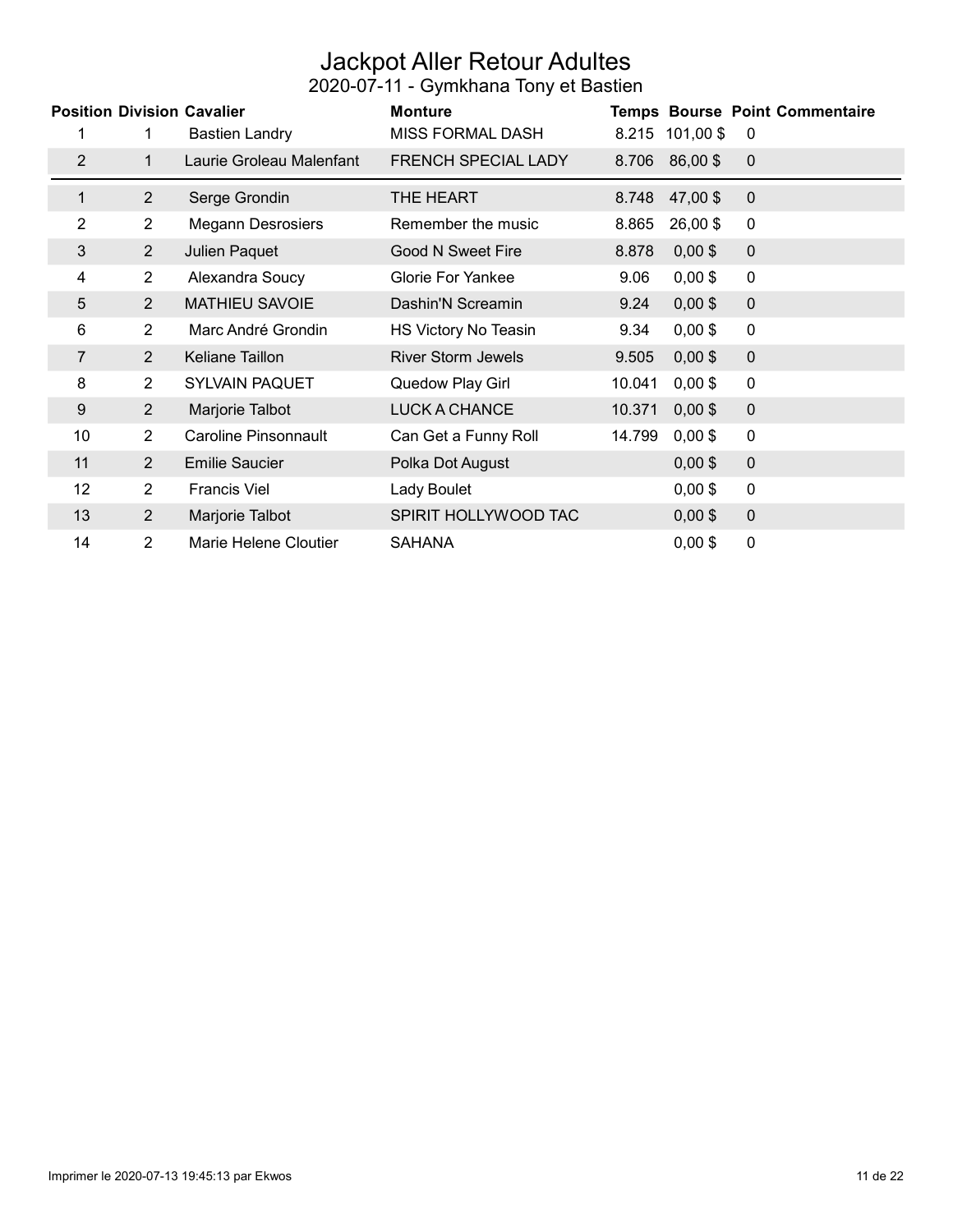#### Jackpot Tour 2020-07-11 - Gymkhana Tony et Bastien

|                |                | <b>Position Division Cavalier</b> | <b>Monture</b>            |        | <b>Temps Bourse Point Commentaire</b> |                  |  |  |
|----------------|----------------|-----------------------------------|---------------------------|--------|---------------------------------------|------------------|--|--|
| 1              | 1              | Éric Caron                        | First Boxe Elder          |        | 8.685 76,00 \$                        | 0                |  |  |
| $\overline{2}$ | 1              | Maya Ouellet                      | Perk's N West             | 8.907  | 65,00 \$                              | $\mathbf{0}$     |  |  |
| 3              | 1.             | Alyson Bouchard                   | <b>SHELBY</b>             | 8.914  | 54,00 \$                              | 0                |  |  |
| 4              |                | Marjorie Talbot                   | SPIRIT HOLLYWOOD TAC      | 8.957  | $0,00$ \$                             | $\mathbf 0$      |  |  |
| 1              | $\overline{2}$ | <b>Brittany Sirois</b>            | Amazing fireball          |        | $9.211$ 49,00\$                       | $\mathbf 0$      |  |  |
| 2              | $\overline{2}$ | Keliane Taillon                   | <b>River Storm Jewels</b> |        | $9.213$ 27,00\$                       | 0                |  |  |
| 3              | $\overline{2}$ | Elisabeth Asselin                 | <b>SMOKE N RUNAWAY</b>    | 9.242  | $0,00$ \$                             | 0                |  |  |
| 4              | $\overline{2}$ | Léonie Dumont                     | <b>Chubble Maker</b>      |        | 10.353 0,00 \$                        | 0                |  |  |
| 5              | $\overline{2}$ | <b>Britany Savard Provost</b>     | Eclipse Moonlight         |        | $10.552$ 0,00\$                       | $\mathbf 0$      |  |  |
| 6              | $\overline{2}$ | Elisabeth Asselin                 | Long Night                |        | 11.073 0,00 \$                        | $\mathbf 0$      |  |  |
| 7              | $\overline{2}$ | Anya Bouchard                     | <b>SIA</b>                |        | 12.379 0,00 \$                        | 0                |  |  |
| 8              | $\overline{2}$ | Caroline Pinsonnault              | Can Get a Funny Roll      | 13.837 | $0,00$ \$                             | $\mathbf 0$      |  |  |
| 9              | $\overline{2}$ | Jenny Frappier                    | <b>Emergency Fire</b>     |        | $0,00$ \$                             | 0                |  |  |
| 10             | $\overline{2}$ | léana Jean                        | <b>Rubis</b>              |        | $0,00$ \$                             | 0                |  |  |
| 11             | $\overline{2}$ | <b>MARIANE MORIN</b>              | Little No Alto            |        | $0,00$ \$                             | $\boldsymbol{0}$ |  |  |
| 12             | $\overline{2}$ | ashley ferguson                   | June                      |        | $0,00$ \$                             | $\mathbf 0$      |  |  |
| 13             | 2              | ashley ferguson                   | Down The Scotch           |        | $0,00$ \$                             | 0                |  |  |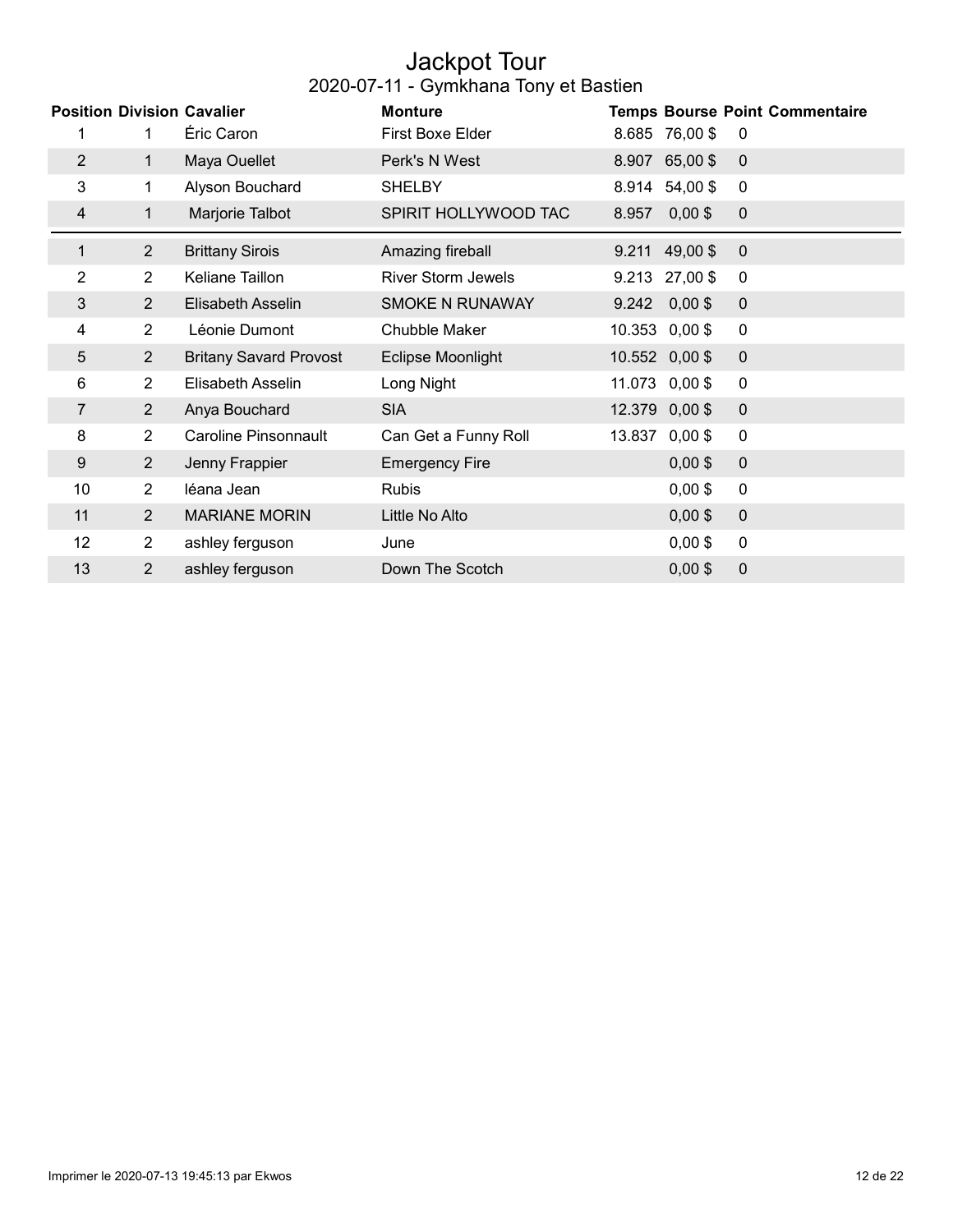## GP Barils open Covid 3D

|                |                | <b>Position Division Cavalier</b> | <b>Monture</b>               |        |                  | Temps Bourse Point Commentaire |
|----------------|----------------|-----------------------------------|------------------------------|--------|------------------|--------------------------------|
| 1              | 1              | Melanie Thibault                  | <b>AMAZING KICK</b>          |        | 16.288 228,00 \$ | 0                              |
| $\overline{2}$ | $\mathbf{1}$   | <b>Tony Landry</b>                | <b>IVORY COVERGIRL</b>       |        | 16.395 182,00 \$ | $\mathbf 0$                    |
| 3              | 1              | <b>CATHERINE MIOUSSE</b>          | Courageous Dream             |        | 16.541 122,00 \$ | 0                              |
| 4              | 1              | Alycia Pelletier                  | <b>MDC's Dark Revelation</b> |        | 16.634 91,00 \$  | $\pmb{0}$                      |
| 5              | 1              | Alycia Pelletier                  | FAY DAY FIRST                |        | 16.64 61,00 \$   | $\mathbf 0$                    |
| 6              | $\mathbf{1}$   | Marc André Grondin                | HS Victory No Teasin         | 16.654 | $0,00$ \$        | $\mathbf 0$                    |
| 7              | 1              | <b>Bastien Landry</b>             | <b>MISS FORMAL DASH</b>      | 16.717 | $0,00$ \$        | $\mathbf 0$                    |
| 8              | $\mathbf{1}$   | Keven Charest Beaulieu            | <b>Cougars Pistol</b>        | 16.765 | $0,00$ \$        | $\mathbf 0$                    |
| 9              | $\mathbf{1}$   | <b>MATHIEU SAVOIE</b>             | Dashin'N Screamin            | 16.813 | $0,00$ \$        | $\mathbf 0$                    |
| 10             | 1              | Jenny Frappier                    | <b>Emergency Fire</b>        | 17.06  | $0,00$ \$        | $\mathbf 0$                    |
| 11             | 1              | <b>Tony Landry</b>                | <b>EASY TYSON LADY</b>       | 17.116 | $0,00$ \$        | $\mathbf 0$                    |
| 12             | $\mathbf{1}$   | <b>Taly Picard</b>                | Fast moons gold              | 17.129 | $0,00$ \$        | $\pmb{0}$                      |
| 1              | $\overline{2}$ | Laurie Groleau Malenfant          | FRENCH SPECIAL LADY          |        | 17.439 182,00 \$ | $\mathbf 0$                    |
| 2              | $\overline{2}$ | Maya Ouellet                      | Bay mignone Air Force        |        | 17.514 152,00 \$ | $\mathbf 0$                    |
| 3              | $\overline{2}$ | Éric Caron                        | <b>First Boxe Elder</b>      |        | 17.704 106,00 \$ | $\mathbf 0$                    |
| 4              | $\overline{2}$ | <b>MARIANE MORIN</b>              | Little No Alto               |        | 17.851 76,00 \$  | 0                              |
| 5              | $\overline{2}$ | Julien Paquet                     | Good N Sweet Fire            | 17.921 | $0,00$ \$        | $\mathbf 0$                    |
| 1              | 3              | Elisabeth Asselin                 | <b>SMOKE N RUNAWAY</b>       |        | 18.363 137,00 \$ | $\mathbf 0$                    |
| 2              | 3              | Alyson Bouchard                   | <b>SHELBY</b>                |        | 18.365 106,00 \$ | 0                              |
| 3              | $\mathfrak{Z}$ | Eric Lavoie                       | Rollback in Time             |        | 18.567 76,00 \$  | $\mathbf 0$                    |
| 4              | 3              | Allyson Hamilton                  | Magic Delta                  | 18.823 | $0,00$ \$        | 0                              |
| 5              | $\mathbf{3}$   | Alyson Bouchard                   | WHITE SOX                    | 18.845 | $0,00$ \$        | $\mathbf 0$                    |
| 6              | 3              | <b>Brittany Sirois</b>            | Amazing fireball             | 18.913 | $0,00$ \$        | $\mathbf 0$                    |
| 7              | 3              | <b>Keliane Taillon</b>            | <b>River Storm Jewels</b>    |        | 18.959 0,00 \$   | $\mathbf 0$                    |
| 8              | 3              | <b>SYLVAIN PAQUET</b>             | Quedow Play Girl             | 18.964 | $0,00$ \$        | 0                              |
| 9              | 3              | <b>Brittany Sirois</b>            | <b>Twist That Girl</b>       | 18.964 | $0,00$ \$        | $\overline{0}$                 |
| 10             | 3              | Marjorie Talbot                   | SPIRIT HOLLYWOOD TAC         | 20.753 | $0,00$ \$        | $\mathbf 0$                    |
| 11             | $\mathfrak{S}$ | Josée - Alyson Cyr                | <b>Hello Stoli</b>           | 21.986 | $0,00$ \$        | $\boldsymbol{0}$               |
| 12             | $\mathbf{3}$   | Cassandra Simard                  | Funny                        | 23.816 | $0,00$ \$        | $\overline{0}$                 |
| 13             | $\mathbf{3}$   | <b>Britany Savard Provost</b>     | <b>Eclipse Moonlight</b>     | 23.842 | $0,00$ \$        | $\mathbf 0$                    |
| 14             | $\overline{3}$ | léana Jean                        | <b>Rubis</b>                 | 24.95  | $0,00$ \$        | $\overline{0}$                 |
| 15             | $\mathbf{3}$   | Anya Bouchard                     | <b>SIA</b>                   | 27.075 | $0,00$ \$        | $\boldsymbol{0}$               |
| 16             | 3              | <b>CATHERINE MIOUSSE</b>          | STOP AND DASH MAN            |        | $0,00$ \$        | $\overline{0}$                 |
| 17             | 3              | Léonie Dumont                     | <b>HS Sexy Bully</b>         |        | $0,00$ \$        | 0                              |
| 18             | 3              | Melanie Thibault                  | <b>MT Channing</b>           |        | $0,00$ \$        | $\overline{0}$                 |
| 19             | 3              | <b>Megann Desrosiers</b>          | Remember the music           |        | $0,00$ \$        | 0                              |
| 20             | 3              | <b>Francis Viel</b>               | Lady Boulet                  |        | $0,00$ \$        | $\mathbf 0$                    |
| 21             | 3              | Manon D'Amours                    | ALL AMERICAN PEACH           |        | $0,00$ \$        | 0                              |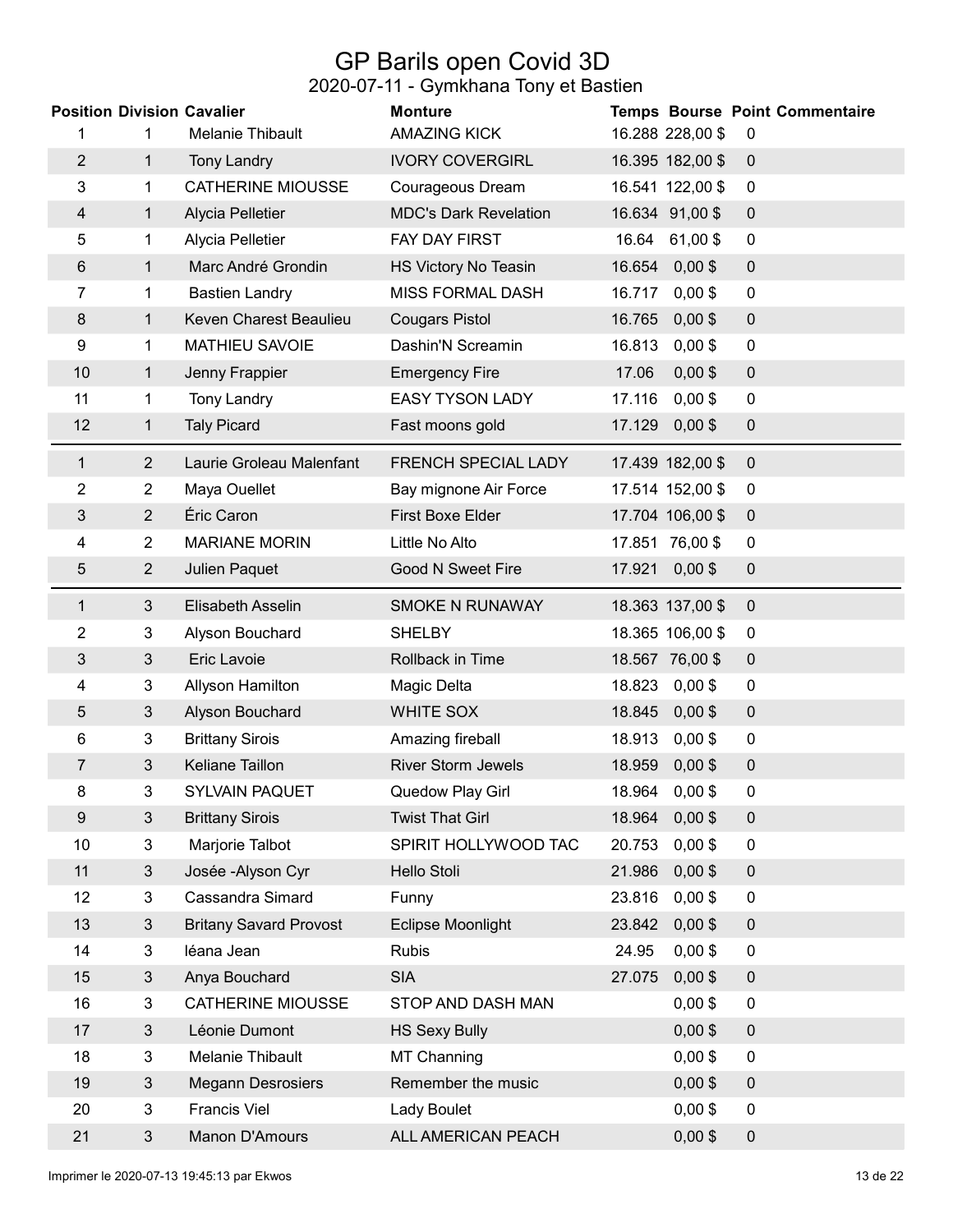## GP Barils open Covid 3D

|    |   | <b>Position Division Cavalier</b> | <b>Monture</b>           |           | <b>Temps Bourse Point Commentaire</b> |
|----|---|-----------------------------------|--------------------------|-----------|---------------------------------------|
| 22 | 3 | Mégane Landry                     | Zippo pine redford       | $0,00$ \$ | 0                                     |
| 23 | 3 | Laurence Cahill                   | Takin Fire               | $0,00$ \$ | $\mathbf 0$                           |
| 24 | 3 | Marjorie Talbot                   | LUCK A CHANCE            | $0,00$ \$ | $\mathbf 0$                           |
| 25 | 3 | Chloé Caron                       | LP Docs King Leo         | $0,00$ \$ | $\mathbf 0$                           |
| 26 | 3 | <b>Justine Sirois</b>             | Charly Belfegor          | $0,00$ \$ | $\mathbf 0$                           |
| 27 | 3 | <b>Gabrielle Fraser</b>           | Run Rolling Jess         | $0,00$ \$ | $\mathbf 0$                           |
| 28 | 3 | Laura Noel                        | Dry doc Racer            | $0,00$ \$ | 0                                     |
| 29 | 3 | Alexandra Soucy                   | <b>Glorie For Yankee</b> | $0,00$ \$ | $\mathbf 0$                           |
| 30 | 3 | Serge Grondin                     | THE HEART                | $0,00$ \$ | $\mathbf 0$                           |
| 31 | 3 | Maya Ouellet                      | Perk's N West            | $0,00$ \$ | $\mathbf 0$                           |
| 32 | 3 | <b>MELINA COLLIN</b>              | <b>Skirt on Fire</b>     | $0,00$ \$ | $\mathbf 0$                           |
| 33 | 3 | ashley ferguson                   | June                     | $0,00$ \$ | $\mathbf 0$                           |
| 34 | 3 | ashley ferguson                   | Down The Scotch          | $0,00$ \$ | $\mathbf 0$                           |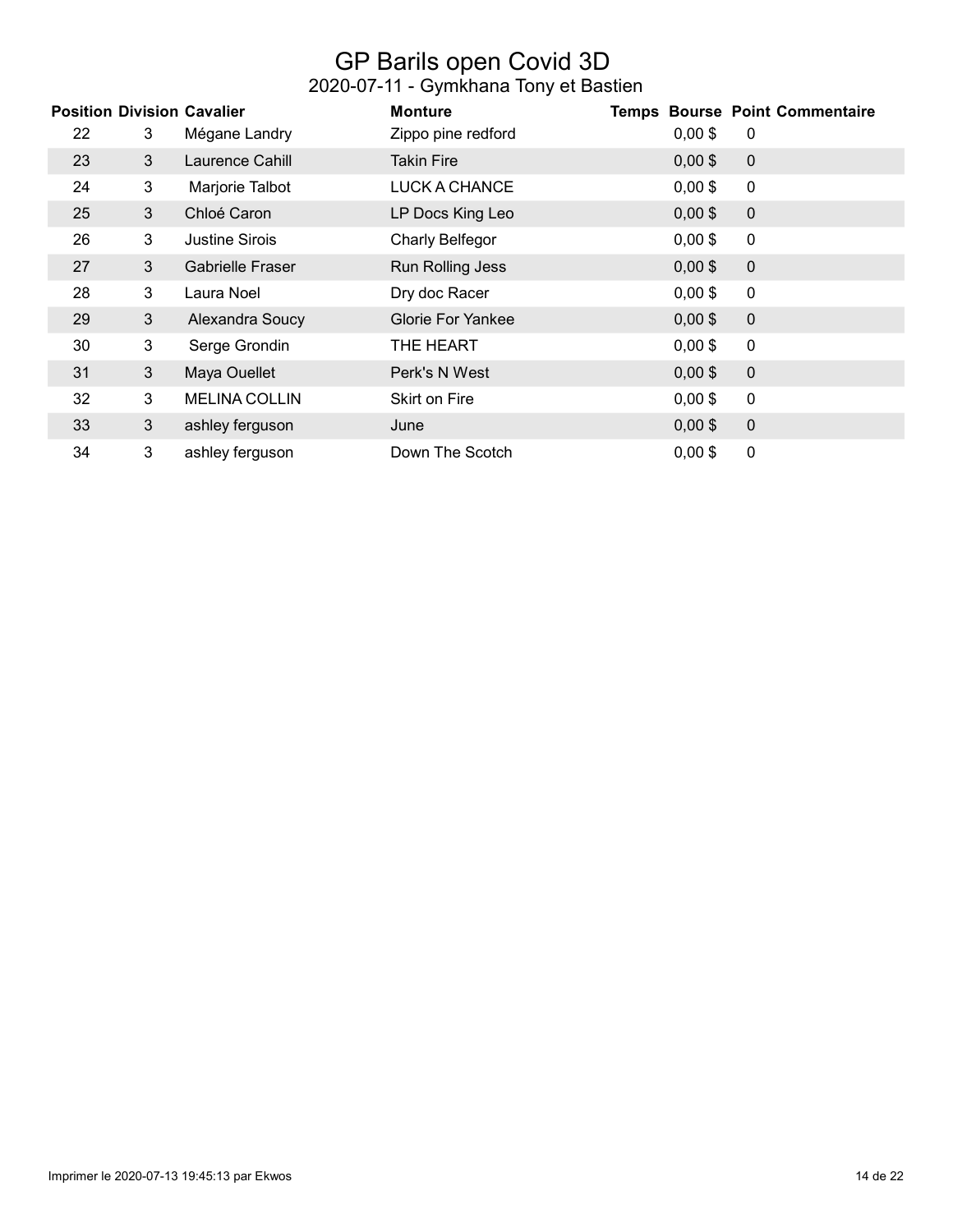#### exhibition1 2020-07-12 - Gymkhana Tony et Bastien

| <b>Position Division Cavalier</b> | ashley ferguson               | <b>Monture</b><br>Down The Scotch | <b>Temps Bourse Point Commentaire</b> |
|-----------------------------------|-------------------------------|-----------------------------------|---------------------------------------|
|                                   | ashley ferguson               | June                              |                                       |
|                                   | <b>MELINA COLLIN</b>          | Skirt on Fire                     |                                       |
|                                   | Maya Ouellet                  | Bay mignone Air Force             |                                       |
|                                   | Marie Ouellet                 | Moka Miousse                      |                                       |
|                                   | Roxanne Dubé                  | Enzo                              |                                       |
|                                   | léana Jean                    | <b>Rubis</b>                      |                                       |
|                                   | Élise Lévesque                | Charly                            |                                       |
|                                   | Marc André Grondin            | Lela Diamond Cash                 |                                       |
|                                   | Marc André Grondin            | HS Victory No Teasin              |                                       |
|                                   | Cassandra Simard              | Funny                             |                                       |
|                                   | Jessie Malenfant              | <b>Rip Current</b>                |                                       |
|                                   | Gougoux Fanny                 | Bourrasque                        |                                       |
|                                   | Frédérique Isabel             | Bourrasque                        |                                       |
|                                   | Allyson Hamilton              | Magic Delta                       |                                       |
|                                   | Marjorie Talbot               | LUCK A CHANCE                     |                                       |
|                                   | Marjorie Talbot               | SPIRIT HOLLYWOOD TAC              |                                       |
|                                   | Laurence Cahill               | <b>Takin Fire</b>                 |                                       |
|                                   | Jenny Frappier                | <b>Emergency Fire</b>             |                                       |
|                                   | Jade Tremblay                 | Cash ta Fling                     |                                       |
|                                   | Alycia Pelletier              | <b>MDC's Dark Revelation</b>      |                                       |
|                                   | Keliane Taillon               | <b>River Storm Jewels</b>         |                                       |
|                                   | Mégane Landry                 | Zippo pine redford                |                                       |
|                                   | Melanie Lepage                | DL Yo Mis Peppy Star              |                                       |
|                                   | Manon D'Amours                | ALL AMERICAN PEACH                |                                       |
|                                   | Meggy Robichaud               | My Amazing Flame                  |                                       |
|                                   | Casey Michaud                 | Twister                           |                                       |
|                                   | <b>Francis Viel</b>           | Lady Boulet                       |                                       |
|                                   | Josée - Alyson Cyr            | Hello Stoli                       |                                       |
|                                   | Julien Paquet                 | <b>Good N Sweet Fire</b>          |                                       |
|                                   | Alyson Bouchard               | <b>SHELBY</b>                     |                                       |
|                                   | Alyson Bouchard               | WHITE SOX                         |                                       |
|                                   | Anya Bouchard                 | <b>SIA</b>                        |                                       |
|                                   | <b>Melanie Thibault</b>       | <b>Helis</b>                      |                                       |
|                                   | Melanie Thibault              | <b>MT Channing</b>                |                                       |
|                                   | Elisabeth Asselin             | SMOKE N RUNAWAY                   |                                       |
|                                   | Léonie Dumont                 | Fire Otoe Bar                     |                                       |
|                                   | <b>Charlie Guilbault</b>      | Mae                               |                                       |
|                                   | <b>Britany Savard Provost</b> | Eclipse Moonlight                 |                                       |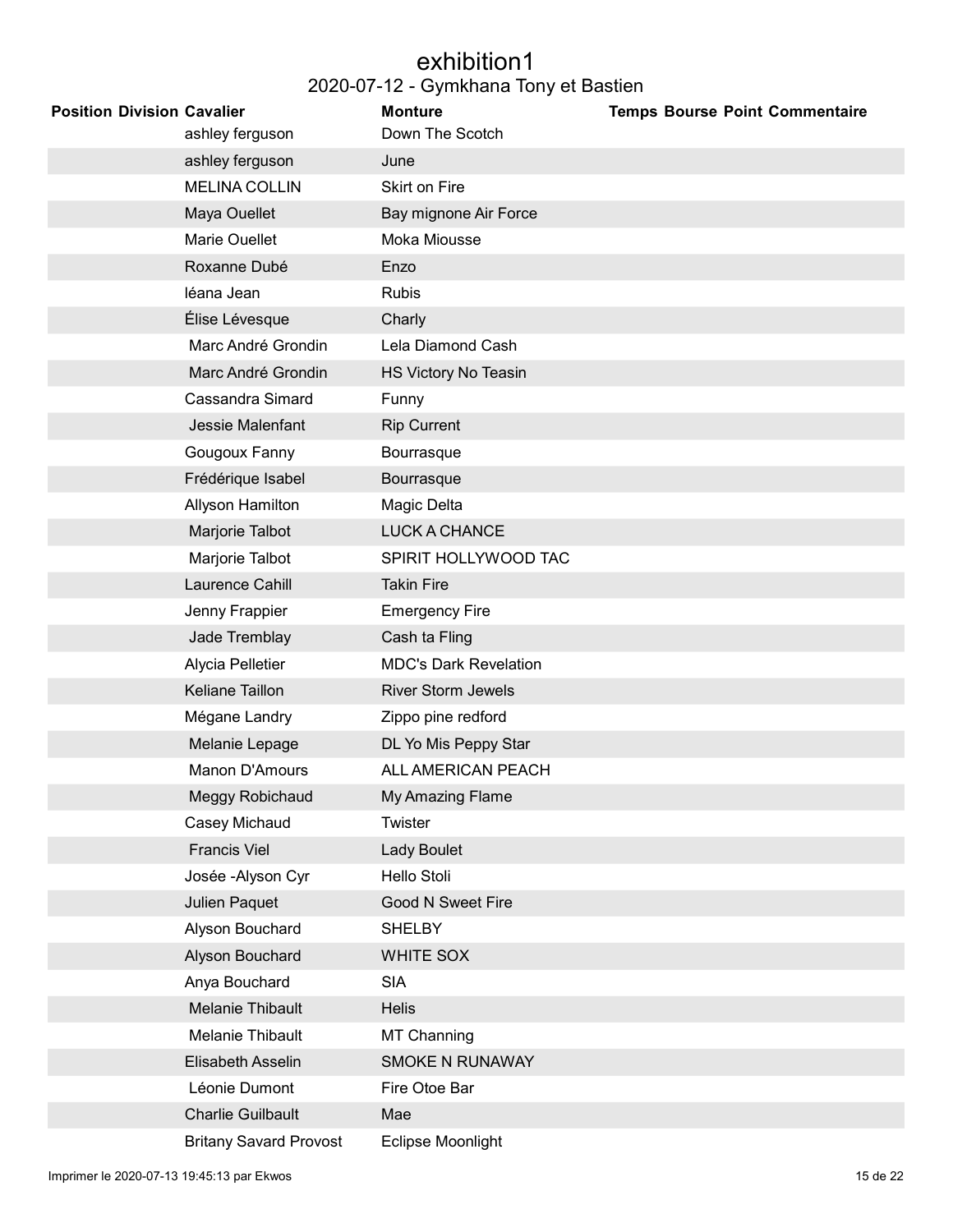#### exhibition1 2020-07-12 - Gymkhana Tony et Bastien

| <b>Position Division Cavalier</b> | Monture          | <b>Temps Bourse Point Commentaire</b> |
|-----------------------------------|------------------|---------------------------------------|
| <b>Emily Marcouiller</b>          | Chubble Maker    |                                       |
| Amélya Pesant                     | Swiffer          |                                       |
| Christian Hetu                    | Marisa Jazz Fire |                                       |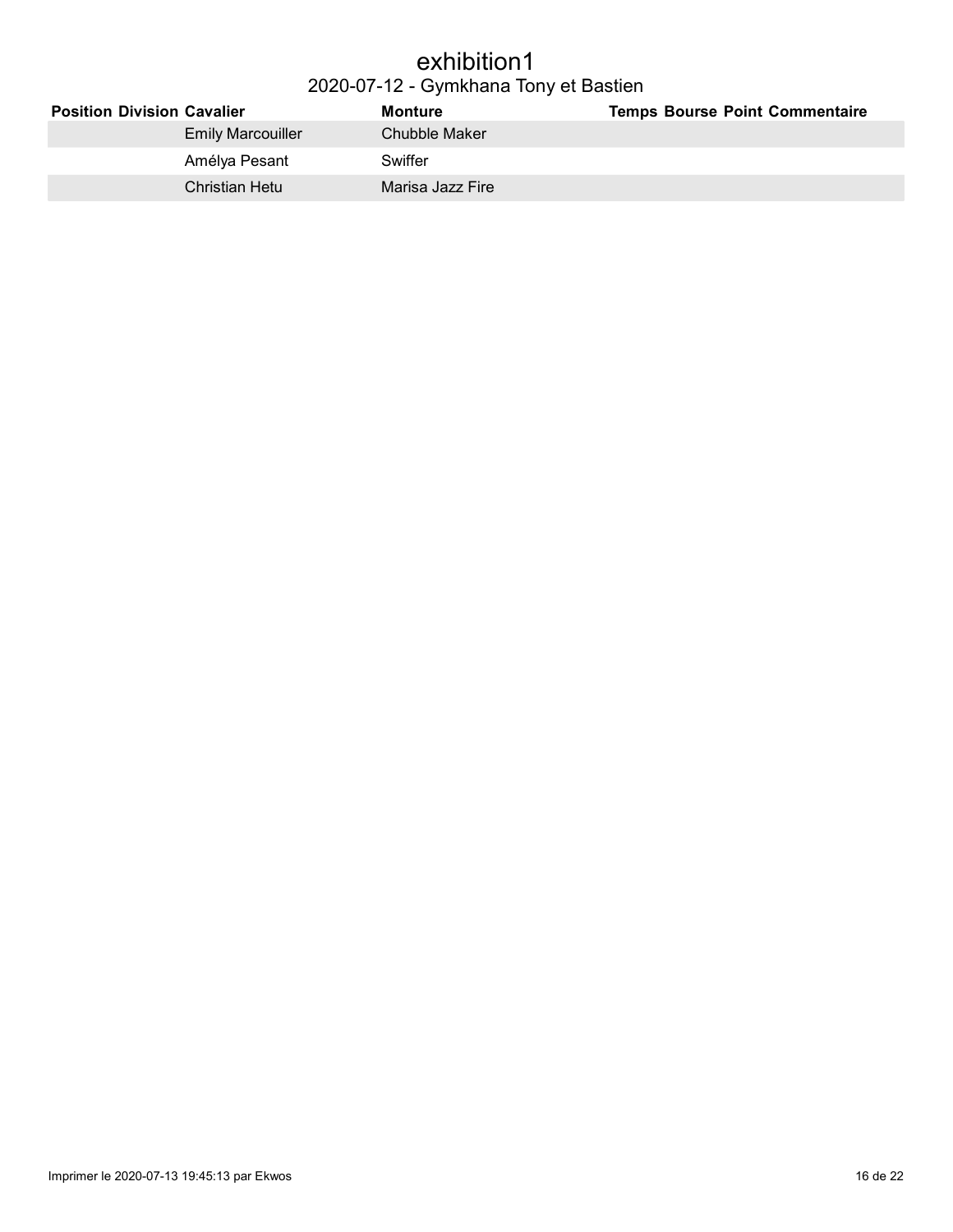### exhibition2

| <b>Position Division Cavalier</b> | Roxanne Dubé             | <b>Monture</b><br>Enzo | <b>Temps Bourse Point Commentaire</b> |
|-----------------------------------|--------------------------|------------------------|---------------------------------------|
|                                   | Élise Lévesque           | Charly                 |                                       |
|                                   | Marc André Grondin       | Lela Diamond Cash      |                                       |
|                                   | Cassandra Simard         | Funny                  |                                       |
|                                   | Jessie Malenfant         | <b>Rip Current</b>     |                                       |
|                                   | Allyson Hamilton         | Magic Delta            |                                       |
|                                   | Marjorie Talbot          | SPIRIT HOLLYWOOD TAC   |                                       |
|                                   | Laurence Cahill          | <b>Takin Fire</b>      |                                       |
|                                   | Jade Tremblay            | Cash ta Fling          |                                       |
|                                   | Melanie Lepage           | DL Yo Mis Peppy Star   |                                       |
|                                   | <b>Francis Viel</b>      | Lady Boulet            |                                       |
|                                   | Josée - Alyson Cyr       | Hello Stoli            |                                       |
|                                   | Melanie Thibault         | <b>Helis</b>           |                                       |
|                                   | Melanie Thibault         | <b>MT Channing</b>     |                                       |
|                                   | Léonie Dumont            | Fire Otoe Bar          |                                       |
|                                   | <b>Charlie Guilbault</b> | Mae                    |                                       |
|                                   | <b>Emily Marcouiller</b> | <b>Chubble Maker</b>   |                                       |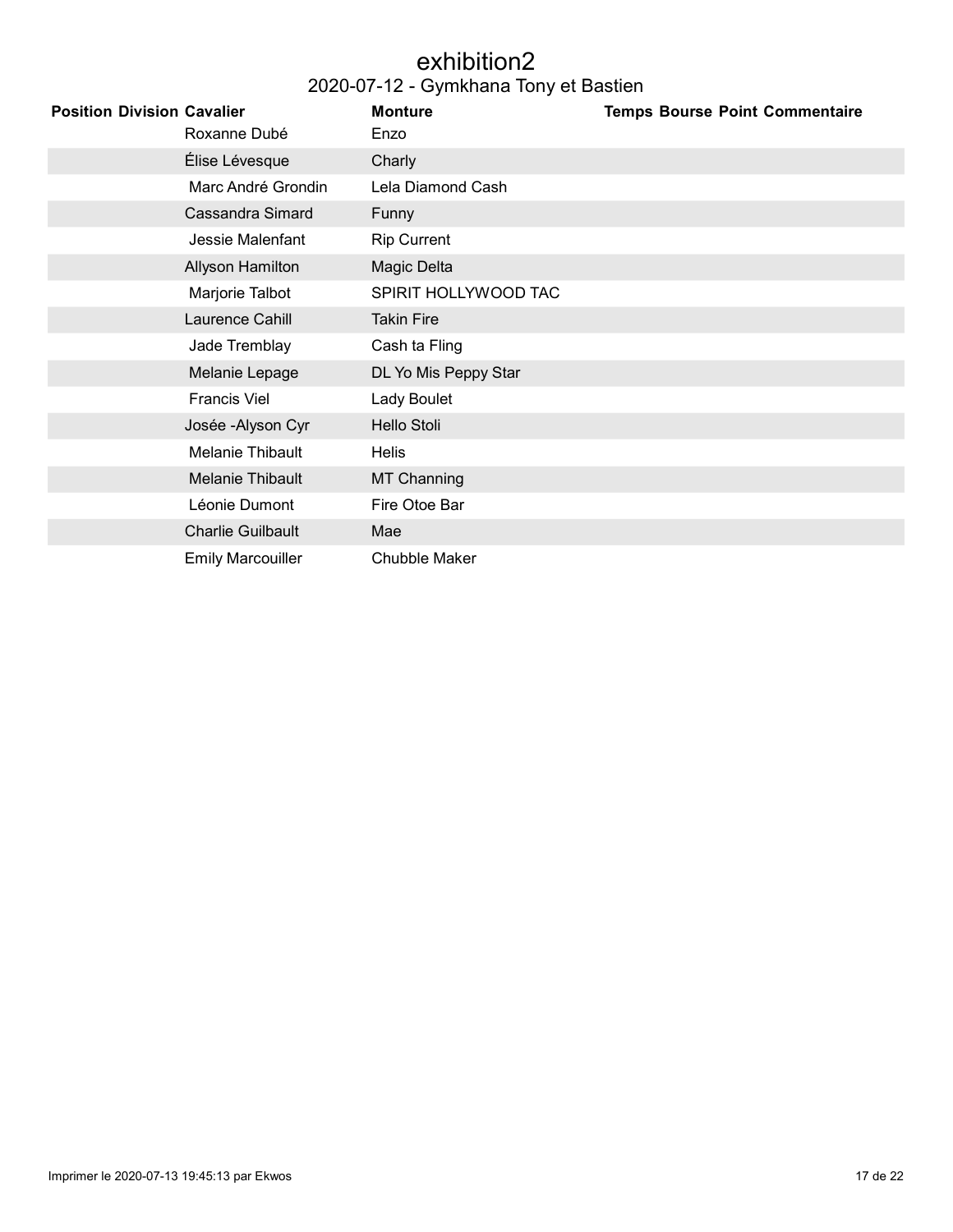# Barils Futurité

2020-07-12 - Gymkhana Tony et Bastien

|   | <b>Position Division Cavalier</b> | <b>Monture</b>       |                   | <b>Temps Bourse Point Commentaire</b> |
|---|-----------------------------------|----------------------|-------------------|---------------------------------------|
|   | Charlie Guilbault                 | Mae                  | 19.322 17,00 \$ 5 |                                       |
|   | Melanie Lepage                    | DL Yo Mis Peppy Star | 24.768 14,00 \$ 4 |                                       |
| 3 | Léonie Dumont                     | Fire Otoe Bar        | $0.00$ \$         | - 0                                   |

I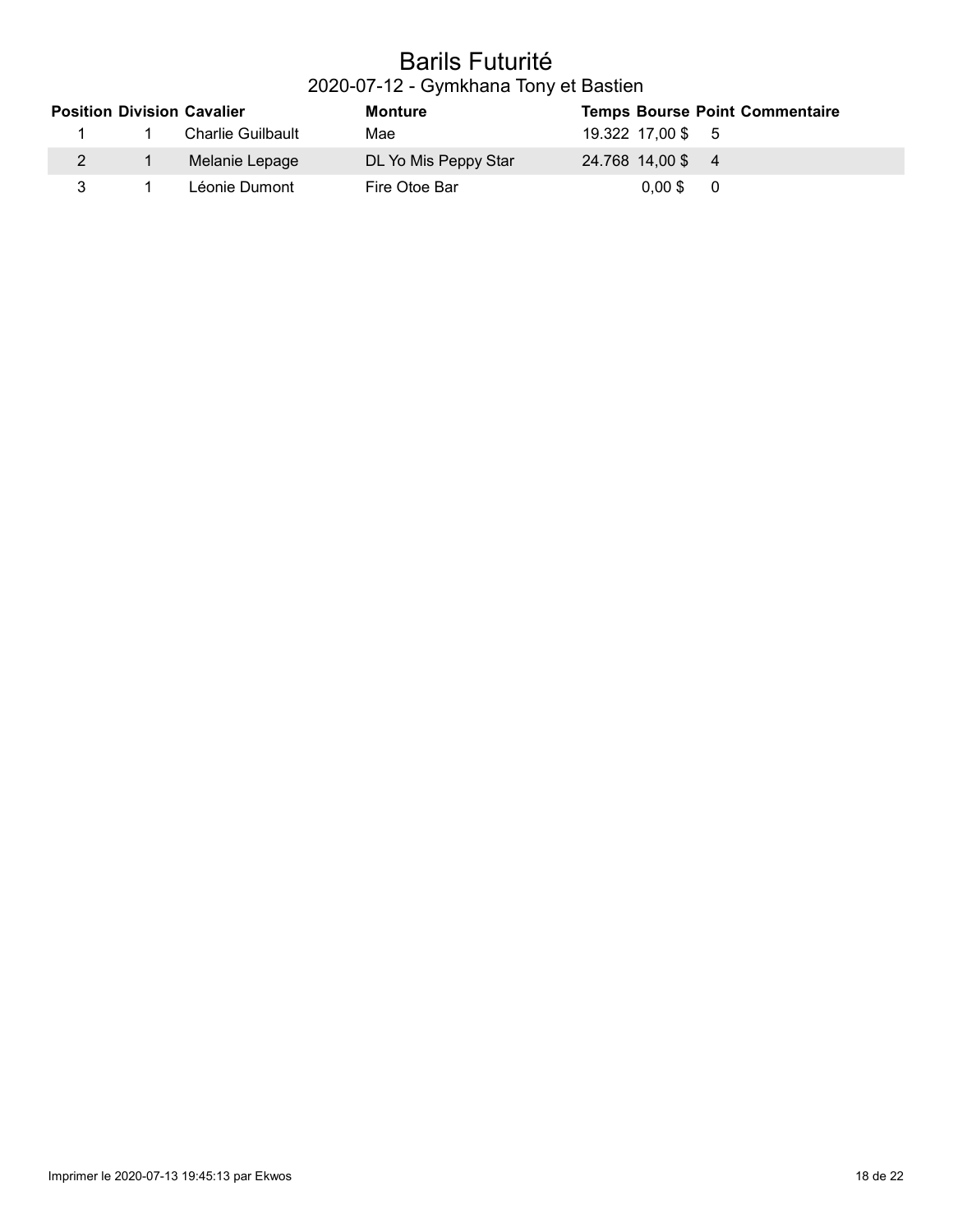## GP Barils Jeunes 3D

| <b>Position Division Cavalier</b> |                |                               | <b>Monture</b>               |        |                  | <b>Temps Bourse Point Commentaire</b> |
|-----------------------------------|----------------|-------------------------------|------------------------------|--------|------------------|---------------------------------------|
| 1                                 | 1              | <b>Bastien Landry</b>         | <b>IVORY COVERGIRL</b>       |        | 16.591 128,00 \$ | 0                                     |
| $\overline{2}$                    | $\mathbf 1$    | <b>Bastien Landry</b>         | <b>MISS FORMAL DASH</b>      |        | 16.657 102,00 \$ | $\mathbf 0$                           |
| 3                                 | 1              | Alycia Pelletier              | FAY DAY FIRST                |        | 16.887 68,00 \$  | $\pmb{0}$                             |
| $\overline{4}$                    | $\mathbf{1}$   | <b>Taly Picard</b>            | Fast moons gold              |        | 17.183 51,00 \$  | $\pmb{0}$                             |
| 5                                 | 1              | Mégane Landry                 | Zippo pine redford           |        | 17.478 34,00 \$  | $\pmb{0}$                             |
| 1                                 | $\overline{2}$ | Alycia Pelletier              | <b>MDC's Dark Revelation</b> |        | 17.632 102,00 \$ | $\mathbf 0$                           |
| $\overline{2}$                    | $\overline{2}$ | Meggy Robichaud               | My Amazing Flame             |        | 17.648 85,00 \$  | $\pmb{0}$                             |
| 3                                 | $\overline{2}$ | Meagan Laferrière             | Dash my Tyson Micky          |        | 17.686 60,00 \$  | $\mathbf 0$                           |
| 4                                 | $\overline{2}$ | Maya Ouellet                  | Bay mignone Air Force        |        | 17.743 43,00 \$  | $\pmb{0}$                             |
| 5                                 | $\overline{2}$ | Chloé Caron                   | First Boxe Elder             | 17.986 | $0,00$ \$        | $\pmb{0}$                             |
| 6                                 | $\overline{2}$ | Élise Lévesque                | Charly                       | 18.011 | $0,00$ \$        | $\pmb{0}$                             |
| 7                                 | $\overline{2}$ | Chloé Caron                   | LP Docs King Leo             | 18.049 | $0,00$ \$        | $\pmb{0}$                             |
| 8                                 | $\overline{2}$ | Jessie Malenfant              | <b>Rip Current</b>           | 18.389 | $0,00$ \$        | $\pmb{0}$                             |
| 9                                 | $\overline{2}$ | <b>Brittany Sirois</b>        | Amazing fireball             | 18.521 | $0,00$ \$        | $\pmb{0}$                             |
| 10                                | $\overline{2}$ | Laurence Cahill               | <b>Takin Fire</b>            | 18.534 | $0,00$ \$        | $\pmb{0}$                             |
| 1                                 | $\mathfrak{Z}$ | Laura Noel                    | Dry doc Racer                |        | 18.599 77,00 \$  | $\pmb{0}$                             |
| 2                                 | 3              | Alyson Bouchard               | <b>WHITE SOX</b>             |        | 18.709 60,00 \$  | 0                                     |
| 3                                 | $\mathfrak{S}$ | Alyson Bouchard               | <b>SHELBY</b>                |        | 18.848 43,00 \$  | $\pmb{0}$                             |
| 4                                 | 3              | Casey Michaud                 | Twister                      | 18.912 | $0,00$ \$        | 0                                     |
| 5                                 | $\mathfrak{Z}$ | Allyson Hamilton              | Magic Delta                  | 18.967 | $0,00$ \$        | $\pmb{0}$                             |
| 6                                 | 3              | Amélya Pesant                 | Swiffer                      | 19.507 | $0,00$ \$        | $\pmb{0}$                             |
| 7                                 | $\mathfrak{Z}$ | <b>Brittany Sirois</b>        | <b>Twist That Girl</b>       | 19.965 | $0,00$ \$        | $\pmb{0}$                             |
| 8                                 | 3              | Frédérique Isabel             | Bourrasque                   | 20.266 | $0,00$ \$        | $\overline{0}$                        |
| 9                                 | 3              | Youri Malenfant               | <b>Smoothy Splash</b>        | 20.661 | $0,00$ \$        | $\pmb{0}$                             |
| 10                                | 3              | Édith Boucher                 | Alizée Gonzalez              | 20.873 | $0,00$ \$        | 0                                     |
| 11                                | $\mathfrak{S}$ | Marie Ouellet                 | Moka Miousse                 | 22.07  | $0,00$ \$        | $\pmb{0}$                             |
| 12                                | 3              | <b>Justine Sirois</b>         | <b>Charly Belfegor</b>       | 22.713 | $0,00$ \$        | $\pmb{0}$                             |
| 13                                | 3              | <b>Britany Savard Provost</b> | <b>Eclipse Moonlight</b>     | 23.716 | $0,00$ \$        | $\pmb{0}$                             |
| 14                                | 3              | Anya Bouchard                 | <b>SIA</b>                   | 26.758 | $0,00$ \$        | 0                                     |
| 15                                | 3              | Rosalie Hétu                  | Makika Fancy Remix           |        | $0,00$ \$        | 0                                     |
| 16                                | 3              | <b>Emily Marcouiller</b>      | <b>COUPE THE FLIC</b>        |        | $0,00$ \$        | $\pmb{0}$                             |
| 17                                | $\mathfrak{Z}$ | Josée - Alyson Cyr            | <b>Hello Stoli</b>           |        | $0,00$ \$        | $\pmb{0}$                             |
| 18                                | 3              | Alexanne Lefrançois           | Whisky Joe                   |        | $0,00$ \$        | $\pmb{0}$                             |
| 19                                | $\mathfrak{S}$ | ashley ferguson               | June                         |        | $0,00$ \$        | $\pmb{0}$                             |
| 20                                | 3              | ashley ferguson               | Down The Scotch              |        | $0,00$ \$        | $\pmb{0}$                             |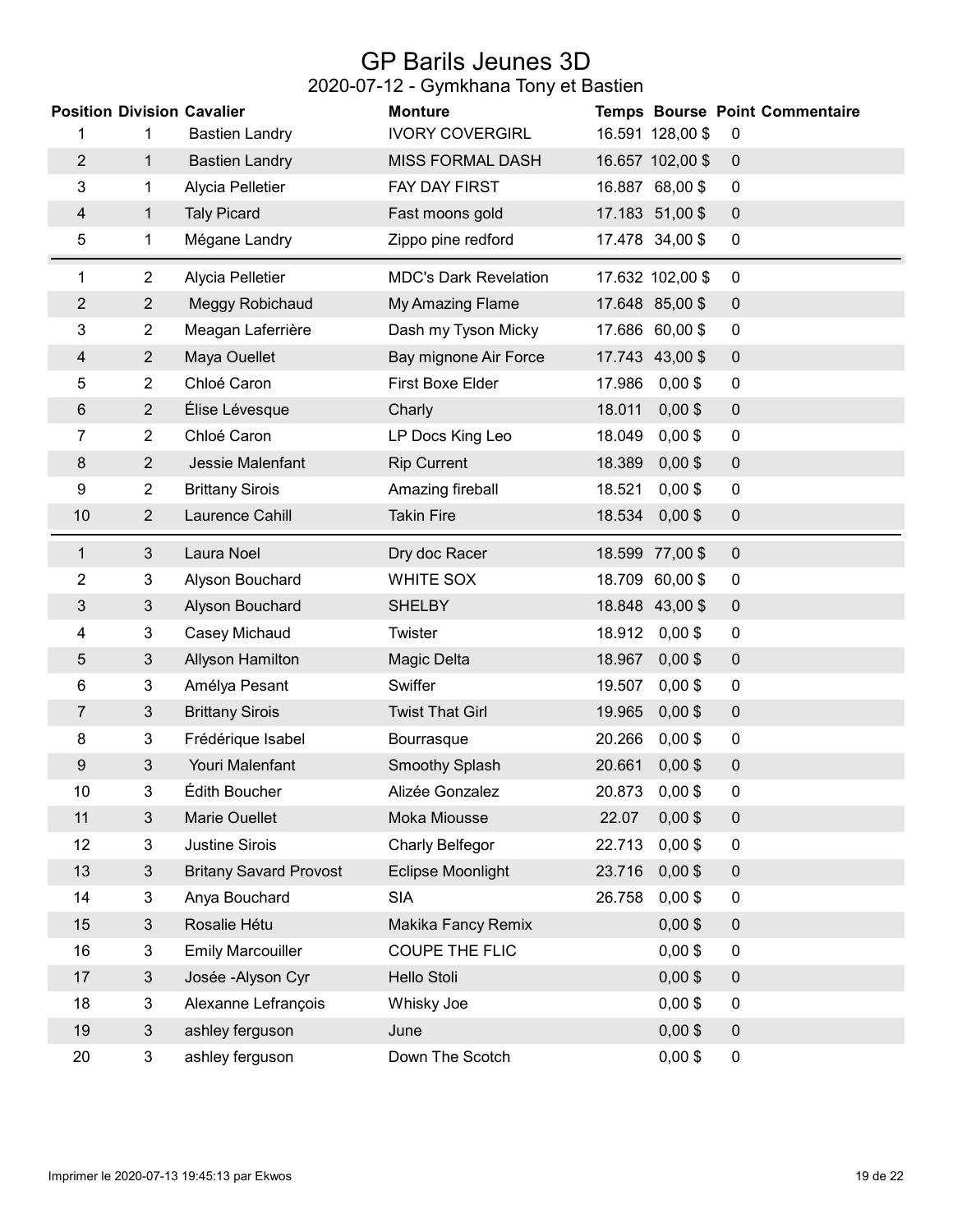## GP Barils Barils adultes 3D

|                  |                | <b>Position Division Cavalier</b> | <b>Monture</b>             |        |                  | <b>Temps Bourse Point Commentaire</b> |
|------------------|----------------|-----------------------------------|----------------------------|--------|------------------|---------------------------------------|
| 1                | 1              | Melanie Thibault                  | <b>AMAZING KICK</b>        |        | 16.522 170,00 \$ | 0                                     |
| $\overline{2}$   | $\mathbf{1}$   | <b>Tony Landry</b>                | <b>IVORY COVERGIRL</b>     |        | 16.556 159,00 \$ | $\mathbf 0$                           |
| 3                | 1              | Keven Charest Beaulieu            | <b>Cougars Pistol</b>      |        | 16.771 95,00 \$  | $\mathbf 0$                           |
| 4                | $\mathbf{1}$   | <b>CATHERINE MIOUSSE</b>          | Courageous Dream           |        | 16.836 74,00 \$  | $\mathbf 0$                           |
| 5                | 1              | Marc André Grondin                | HS Victory No Teasin       |        | 16.973 0,00 \$   | $\mathbf 0$                           |
| $\,6\,$          | $\mathbf{1}$   | <b>Francis Viel</b>               | Lady Boulet                | 17.133 | $0,00$ \$        | $\pmb{0}$                             |
| 7                | 1              | <b>CATHERINE MIOUSSE</b>          | STOP AND DASH MAN          | 17.304 | $0,00$ \$        | $\mathbf 0$                           |
| $\bf 8$          | $\mathbf{1}$   | <b>Tony Landry</b>                | <b>EASY TYSON LADY</b>     |        | 17.363 0,00 \$   | $\pmb{0}$                             |
| 9                | $\mathbf 1$    | <b>MATHIEU SAVOIE</b>             | Dashin'N Screamin          |        | 17.424 0,00 \$   | $\pmb{0}$                             |
| 1                | $\overline{2}$ | Alexandra Soucy                   | <b>Glorie For Yankee</b>   |        | 17.711 148,00 \$ | $\mathbf 0$                           |
| $\overline{2}$   | $\overline{2}$ | Éric Caron                        | First Boxe Elder           |        | 17.822 127,00 \$ | $\mathbf 0$                           |
| 3                | $\overline{2}$ | Julien Paquet                     | Good N Sweet Fire          |        | 17.93 85,00 \$   | $\pmb{0}$                             |
| 1                | 3              | <b>Megann Desrosiers</b>          | Remember the music         |        | 18.026 127,00 \$ | $\mathbf 0$                           |
| $\overline{2}$   | $\sqrt{3}$     | <b>Melanie Thibault</b>           | MT Channing                |        | 18.324 74,00 \$  | $\pmb{0}$                             |
| 3                | 3              | <b>MARIANE MORIN</b>              | Little No Alto             |        | 18.844 0,00 \$   | $\mathbf 0$                           |
| 4                | 3              | <b>Cassandra Simard</b>           | Funny                      |        | 19.346 0,00 \$   | $\pmb{0}$                             |
| 5                | 3              | SYLVAIN PAQUET                    | Quedow Play Girl           | 19.655 | $0,00$ \$        | $\pmb{0}$                             |
| $\,6\,$          | $\mathfrak{B}$ | Marjorie Talbot                   | <b>LUCK A CHANCE</b>       | 19.674 | $0,00$ \$        | $\pmb{0}$                             |
| 7                | 3              | Elisabeth Asselin                 | SMOKE N RUNAWAY            | 19.708 | $0,00$ \$        | $\overline{0}$                        |
| 8                | $\mathfrak{Z}$ | Marjorie Talbot                   | SPIRIT HOLLYWOOD TAC       | 19.872 | $0,00$ \$        | $\boldsymbol{0}$                      |
| $\boldsymbol{9}$ | 3              | léana Jean                        | <b>Rubis</b>               | 22.117 | $0,00$ \$        | $\pmb{0}$                             |
| 10               | $\sqrt{3}$     | Keliane Taillon                   | <b>River Storm Jewels</b>  | 22.702 | $0,00$ \$        | $\pmb{0}$                             |
| 11               | 3              | <b>MELINA COLLIN</b>              | Skirt on Fire              | 29.419 | $0,00$ \$        | $\pmb{0}$                             |
| 12               | 3              | Manon D'Amours                    | ALL AMERICAN PEACH         | 30.132 | $0,00$ \$        | $\pmb{0}$                             |
| 13               | 3              | Léonie Dumont                     | <b>HS Sexy Bully</b>       |        | $0,00$ \$        | $\pmb{0}$                             |
| 14               | 3              | Laurie Groleau Malenfant          | <b>FRENCH SPECIAL LADY</b> |        | $0,00$ \$        | $\mathbf 0$                           |
| 15               | 3              | Jenny Frappier                    | <b>Emergency Fire</b>      |        | $0,00$ \$        | $\overline{0}$                        |
| 16               | 3              | Serge Grondin                     | THE HEART                  |        | $0,00$ \$        | $\pmb{0}$                             |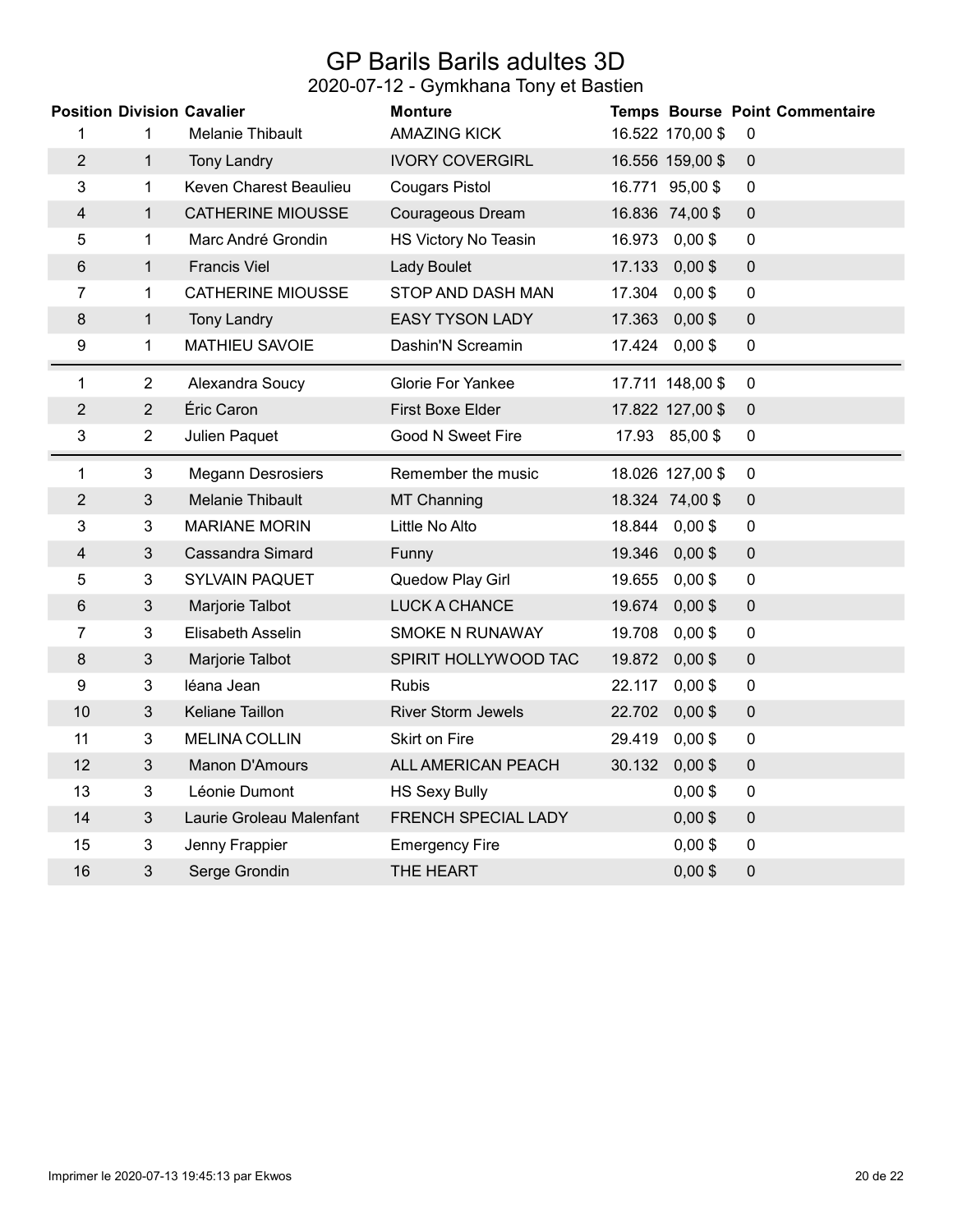### GP Slalom open 3D

|                |                | <b>Position Division Cavalier</b> | <b>Monture</b>            |        |                  | <b>Temps Bourse Point Commentaire</b> |
|----------------|----------------|-----------------------------------|---------------------------|--------|------------------|---------------------------------------|
| 1              | 1              | <b>Bastien Landry</b>             | <b>MISS FORMAL DASH</b>   |        | 22.588 94,00 \$  | 0                                     |
| $\overline{2}$ | $\mathbf{1}$   | <b>Tony Landry</b>                | <b>EASY TYSON LADY</b>    |        | 22.642 88,00 \$  | $\overline{0}$                        |
| 3              | 1              | <b>Francis Viel</b>               | Lady Boulet               |        | 22.752 53,00 \$  | 0                                     |
| 1              | $\overline{2}$ | Marc André Grondin                | HS Victory No Teasin      |        | 23.813 170,00 \$ | $\mathbf 0$                           |
| 1              | 3              | Serge Grondin                     | THE HEART                 |        | 24.955 60,00 \$  | 0                                     |
| $\overline{2}$ | 3              | Alyson Bouchard                   | <b>SHELBY</b>             |        | 25.965 35,00 \$  | $\mathbf 0$                           |
| 3              | 3              | Chloé Caron                       | LP Docs King Leo          | 25.991 | $0,00$ \$        | 0                                     |
| 4              | 3              | <b>Taly Picard</b>                | Fast moons gold           | 26.649 | $0,00$ \$        | $\mathbf 0$                           |
| 5              | 3              | Keliane Taillon                   | <b>River Storm Jewels</b> | 27.747 | $0,00$ \$        | $\mathbf 0$                           |
| $6\phantom{1}$ | $\mathfrak{S}$ | Alyson Bouchard                   | <b>WHITE SOX</b>          | 28.605 | $0,00$ \$        | $\mathbf 0$                           |
| 7              | 3              | Marjorie Talbot                   | SPIRIT HOLLYWOOD TAC      | 30.435 | $0,00$ \$        | $\pmb{0}$                             |
| 8              | 3              | Jessie Malenfant                  | <b>Rip Current</b>        | 30.719 | $0,00$ \$        | $\mathbf 0$                           |
| 9              | 3              | Youri Malenfant                   | Smoothy Splash            | 31.706 | $0,00$ \$        | $\pmb{0}$                             |
| 10             | 3              | Anya Bouchard                     | <b>SIA</b>                | 36.435 | $0,00$ \$        | $\mathbf 0$                           |
| 11             | 3              | <b>Britany Savard Provost</b>     | <b>Eclipse Moonlight</b>  |        | $0,00$ \$        | $\mathbf 0$                           |
| 12             | 3              | <b>SYLVAIN PAQUET</b>             | Quedow Play Girl          |        | $0,00$ \$        | $\mathbf 0$                           |
| 13             | 3              | Marjorie Talbot                   | LUCK A CHANCE             |        | $0,00$ \$        | $\mathbf 0$                           |
| 14             | 3              | Marie Helene Cloutier             | <b>SAHANA</b>             |        | $0,00$ \$        | $\mathbf 0$                           |
| 15             | 3              | Alexandra Soucy                   | <b>Glorie For Yankee</b>  |        | $0,00$ \$        | $\mathbf 0$                           |
| 16             | 3              | ashley ferguson                   | June                      |        | $0,00$ \$        | $\pmb{0}$                             |